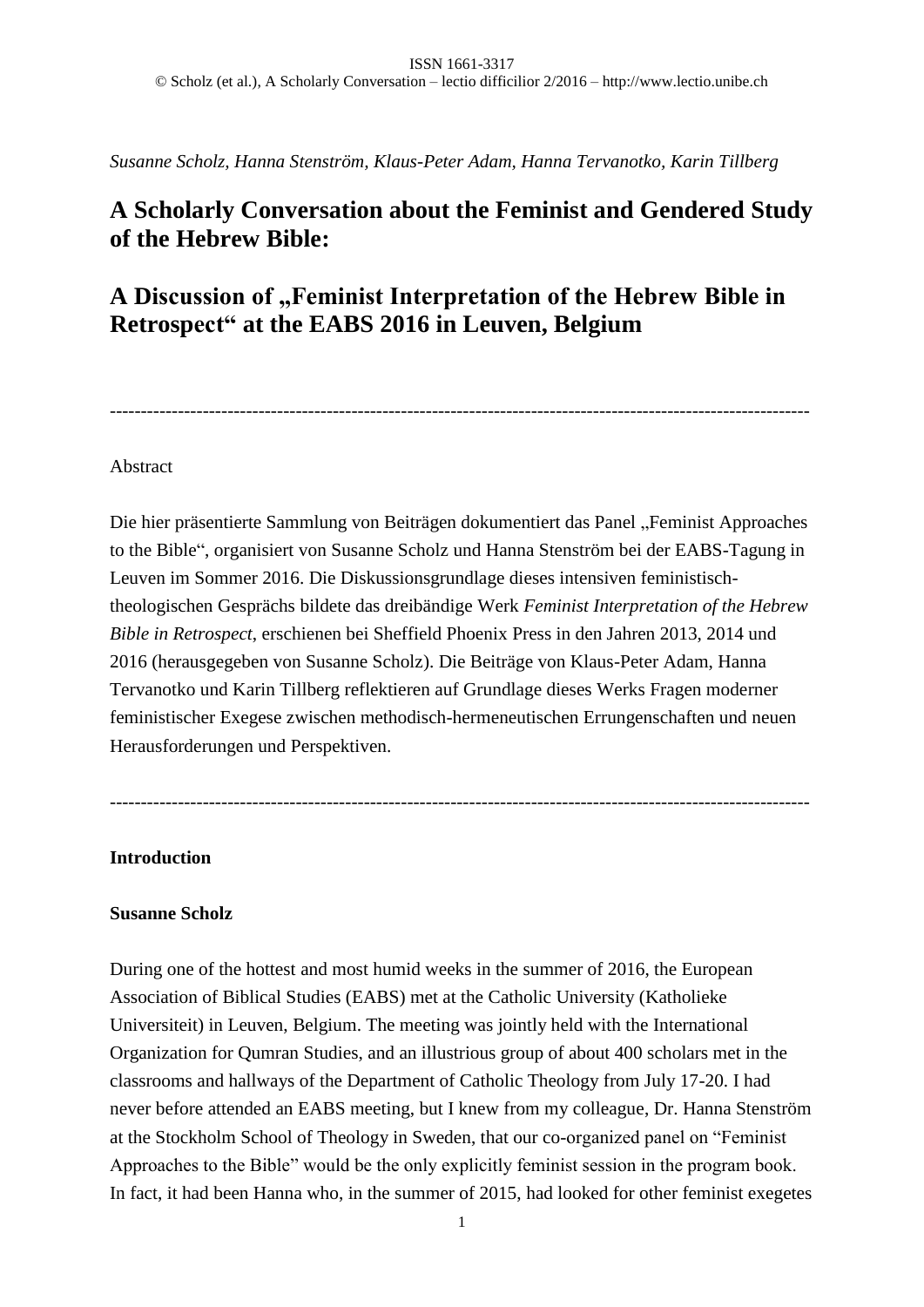to co-organize a panel on feminist biblical studies for the upcoming EABS meeting in Leuven. Hanna, having attended previous EABS meetings, wanted to make sure that the 2016 meeting would feature a visible feminist scholarly presence. When nobody else jumped at the opportunity to organize a scholarly session on feminist biblical exegesis, I decided to help Hanna in her worthy cause. After a few emails back and forth, we decided to submit a proposal for a "one-year workshop" to the EABS team since we could not commit to a threeyear research unit, the other option according to the EABS proposal guidelines. The EABS proposal process is involved because a full proposal requires detailed explanations on the "rationale of the proposed research unit," an "in-depth research plan and methodology," and a description about "the important and originality of the research unit's topic, and/or methodology, including comments on how it will advance the mission of the EABS." Hanna and I decided to organize a scholarly conversation about the feminist and gendered study of the Hebrew Bible, within its intersectional manifestations. We wanted our research unit to engage "the feminist study of biblical literature, with a focus on epistemological, hermeneutical, and methodological questions." The basis for the feminist scholarly conversation would be the three-volume series I had just completed editing. Entitled *Feminist Interpretation of the Hebrew Bible in Retrospect*, the three volumes had been published by Sheffield Phoenix Press in 2013, 2014, and 2016. Volume 1 gathered feminist exegetical research on the various books of the Hebrew Bible, Volume 2 assessed feminist biblical scholarship organized by various social locations, and Volume 3 evaluated the use of various exegetical methods in feminist Hebrew Bible studies. A total of 45 contributors had produced informative, engaging, and comprehensive treatments on feminist biblical exegesis, as it has developed worldwide since the early 1970s. We hoped our proposed panel would provide the EABS audience with the opportunity to learn more about the three volumes and to hear competent scholars offer their reflections on epistemological, hermeneutical, and methodological concerns in regard to feminist biblical scholarship in general. When the EABS team accepted our proposal, we invited three panelists to join us in Leuven in July 2016. We were delighted that the following three colleagues agreed to join our panel: Dr. Klaus-Peter Adam, a professor of Old Testament at the Lutheran School of Theology at Chicago in the USA, Dr. Hanna Tervanotko, an Academy of Finland post-doctoral researcher at the Centre of Excellence ("Changes in Sacred Texts and Traditions') at the University of Helsinki in Finland, and Karin Tillberg, a doctoral student in Old Testament/Hebrew Bible exegesis at the Department of Theology at the Uppsala University in Sweden. We could not have wished for better contributors to bring the following three questions into conversation with the three volumes: First, what are the epistemological, hermeneutical, and methodological accomplishments of feminist Hebrew Bible interpretations? Second, what are the innovative, creative, and challenging new directions in the field of feminist biblical studies? Third, how does the field of feminist, gender, and queer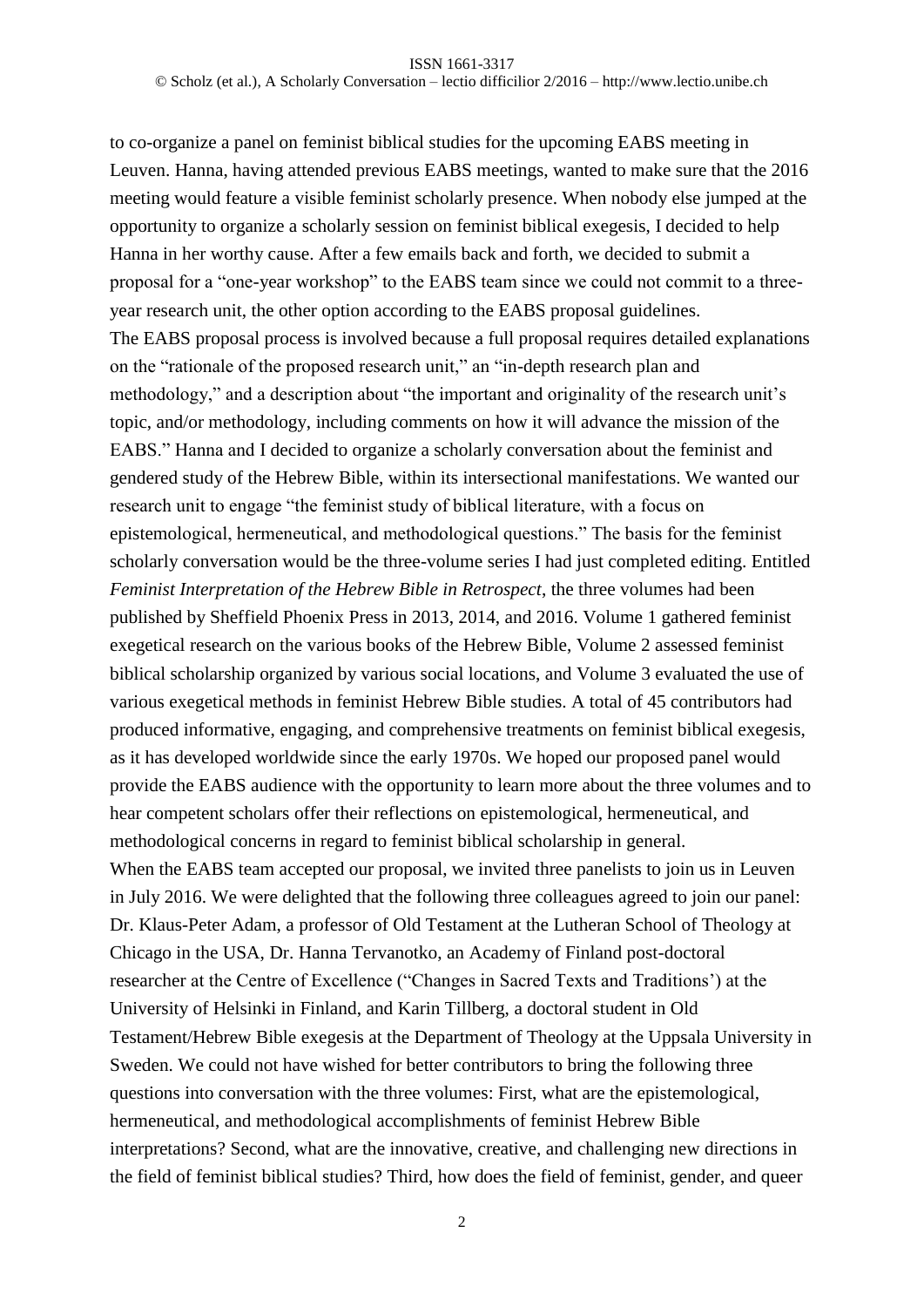biblical studies intermingle with contemporary forces of globalization, neoliberalism, and corporate militarization, as they currently present themselves in politics, economics, culture, and religion?

Our three panelists offered succinct statements about the feminist study of the Hebrew Bible from their particular positions. Their papers include detailed, thoughtful, and critical engagement with selected essays published in *Feminist Interpretation of the Hebrew Bible in Retrospect*. They also provide intriguing suggestions for future feminist exegetical engagement, as they make clear that much remains to be done in the pursuit of dismantling structures of gender domination, in its various manifestations, within Hebrew Bible exegesis and beyond. We are most grateful for the commitment of the journal editors to include the three panel statements by Dr. Adam, Dr. Tervanotko, and Ms. Tillberg in this issue of *lectio difficilior.*

**Susanne Scholz**, Ph.D., is Professor of Old Testament at Perkins School of Theology at Southern Methodist University in Dallas, Texas, USA. As a diasporic German feminist Bible scholar, she has published widely in the area of feminist Hebrew Bible studies located in the post-Holocaust and neoliberal economic world, as well as on the epistemological and hermeneutical theoretical implications of reading biblical literature today.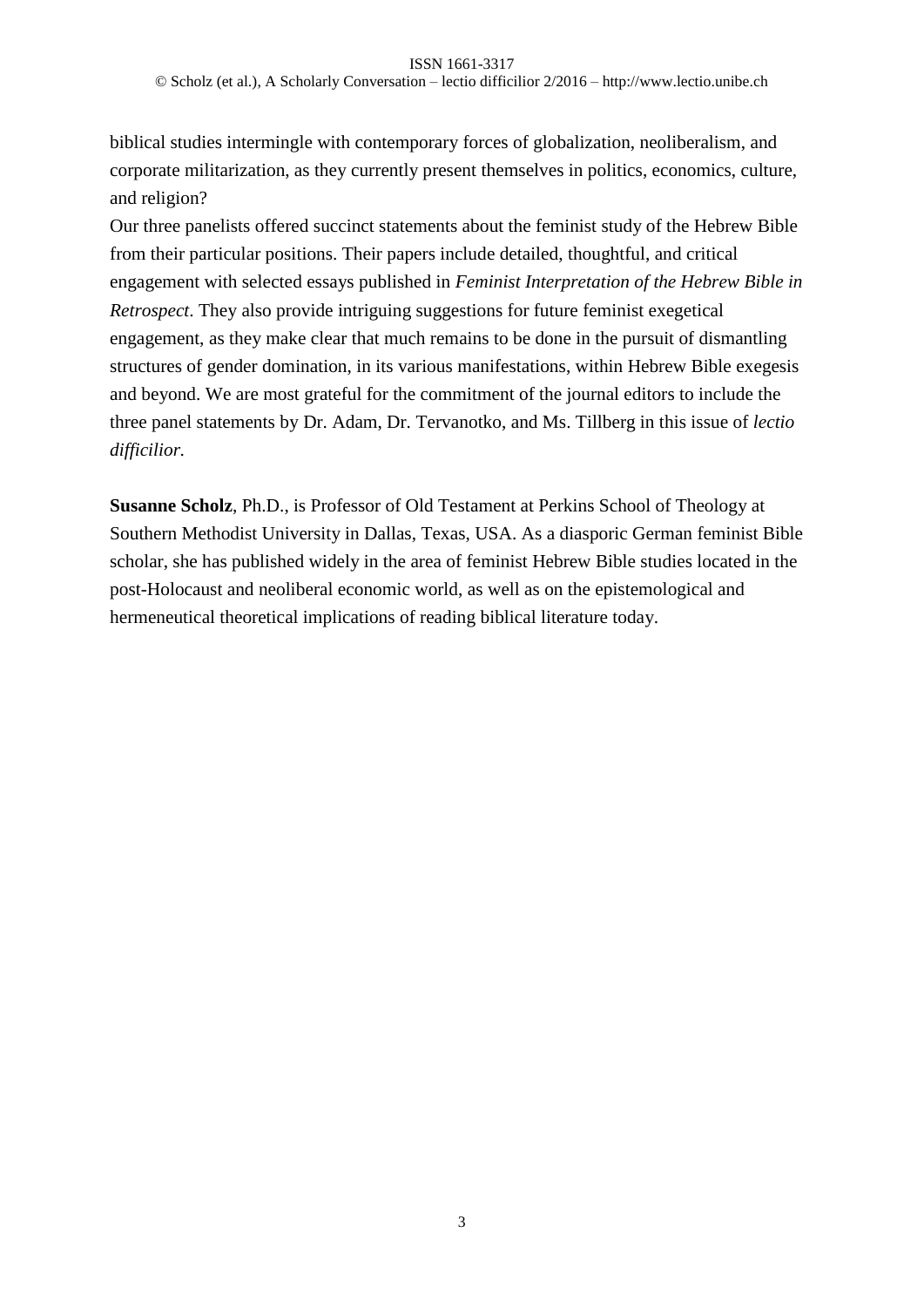## **Klaus-Peter Adam**

"Why have we (had) little to say?" This is a sub-heading of Julie Kelso's essay on feminist interpretation of Ezra/Nehemiah/Chronicles, in light of the lack of feminist scholarship on these particular biblical writings. My selected reading in the two substantial volumes that Susanne Scholz published and in which Kelso's essay appeared led to a very different impression: Over the last 40 years Feminist colleagues have said and written substantial things on the Hebrew Bible. So much, that now is the time to reflect on the development and on the intermediate status of the field. This is the aim of Susanne Scholz' three volume edition,<sup>1</sup> besides providing a guide to readers in this broad area of feminist Biblical exegesis: Volume 1 summarizes exegetical studies on selected books of the Hebrew Bible; volume 2 reflects on the social locations of discourses, volume 3 presents methodologies of scholarship. I will here reflect on selected aspects of the content of the first two volumes and then pose some questions.

The first volume includes fourteen articles. After the editor's introduction, Helen Leneman introduces US protagonists of two generations of feminist biblical scholars since the 1970s, in the wake of Friedan's 1963 book, "The Feminine Mystique", including interviews with Phyllis Bird, Esther Fuchs, Carol Meyers and Katherine Doob Sakenfeld, and the second wave from the 1980s to 90s, including Athalya Brenner, Mieke Bal, Claudia Camp, Toni Craven, Danna N. Fewell and Carole Fontaine. With regard to the historical movement of feminist biblical studies, I was impressed by the movement's overall impromptu-character that the volume unveils. Often, the requirements from young female scholars to teach in the area of women's studies first prompted their in-depth interest in feminist biblical exegesis. For instance, in the case of Carol Meyers, it was fascinating to read how these necessities stimulated an idea of how to connect the biblical exegesis with feminist themes. The remaining 12 articles of the first volume follow the order of the canonical books of the Old Testament from Genesis to Daniel.

I mention four selected aspects and add one general comment.

First, I found the presentation of research on the individual biblical books most convincing when the essays presented the variety of interpretations in summaries in which they referred to readings along typical interpretive lines and adduced examples of exegetical problems that were paradigmatic for a particular book. In these cases the review of scholarship offers a wellorganized road map to the non-expert whom the authors lead through well-trodden as well as newly found paths in the jungle of feminist exegetical research. For instance, the study on four selected aspects of feminist exegesis on Genesis offers a powerful example of the way in which this volume may guide the reader: First, Susanne Scholz exhibits trends in the analysis of Gen 2-3, starting with Mary Daly's provocative 1973 study on the androcentric reception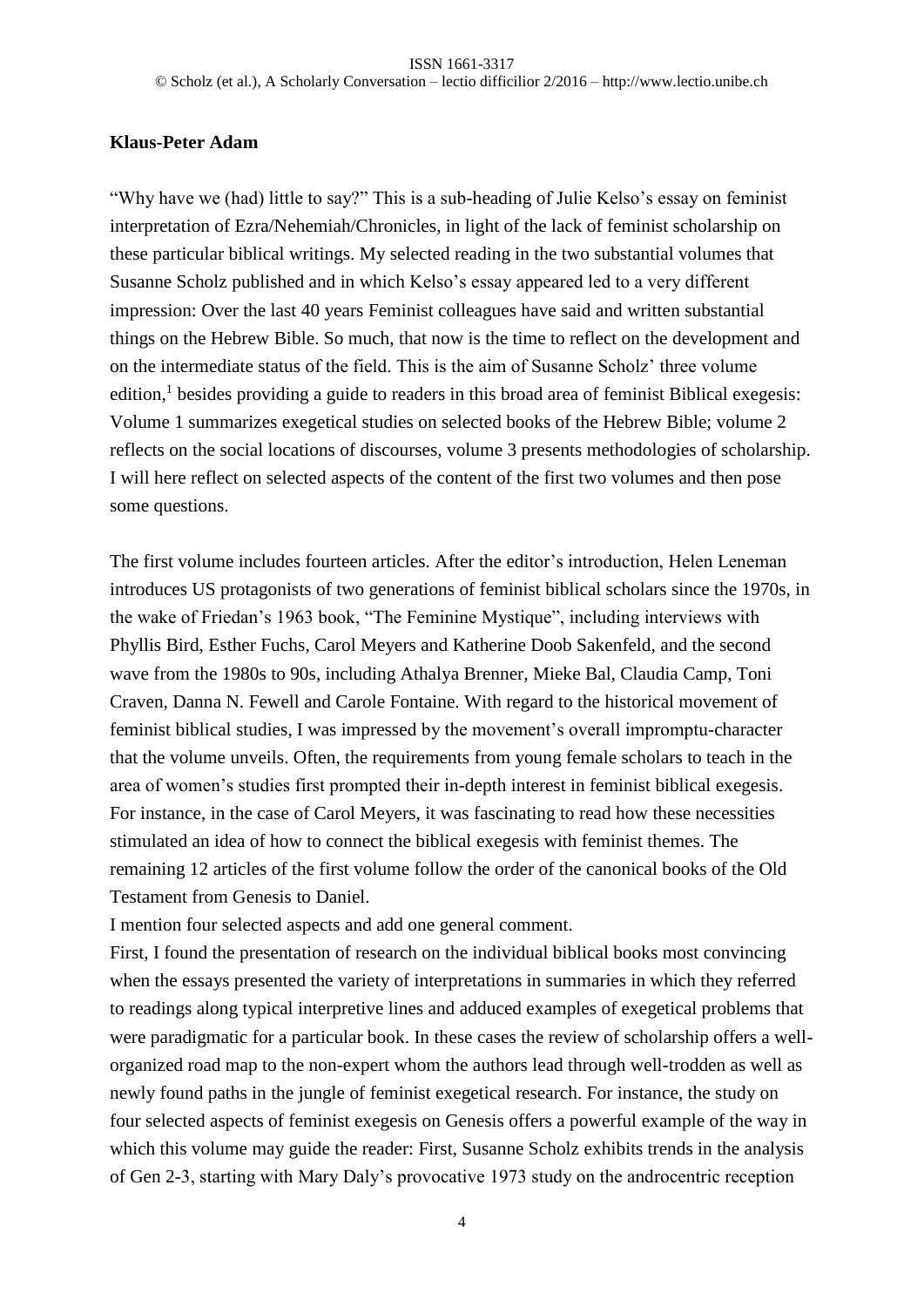history of the narratives along with its echoes in biblical studies. But she goes far beyond what one would expect when she includes glimpses into what she refers to as "proto-feminist scholarship" on this prominent biblical text, that had fought off misogynist readings, such as, for instance, of the late medieval exegete Christine de Pizan. A second part reviews studies on women in Genesis and a third presents the quest for the goddess, while a fourth looks at literary approaches that focus on the women (p. 33).

Second, another randomly chosen example of the collection is the ninth essay in this collection, Carleen Mandolfo's study on Psalms and Lamentations. Neatly arranged in three parts along Ricoeur's hermeneutical categories, Mandolfo presents studies on the world behind the text, that is, historical studies of the Psalms, the world in which the text is read today, and, finally, the world in the text, that is, studies that remain within the world of the Psalms or Lamentations. The clear organization of this article demonstrates both the variety in certain areas and the lack of feminist studies in others.

Thirdly, the present writer found it helpful when reviewers pointed to perspectives of future research. For instance, to the question of how to break down the disruption of binary genderoppositions in order to disrupt the binaries upon which patriarchal discourse relies for legitimization of its hegemony (here in the area of the Psalms, in Mandolfo's article, p. 201). As the reviewers of this collection of essays use a variety of methodologies, their suggestions for future research illustrate the potential of feminist studies in the Bible. Mandolfo, for instance, points out three aspects of individual laments labeling these Psalms as 'potentially subversive literature'. First, because of their non-linear discourse mode, second, because of their experience-based world view rather than a logo-centric one, thirdly because of the polyphonic nature of the Psalms that resists the normative as well as the hegemonic discourses of theological dogma (p. 202-203). As non-specialist in feminist studies, these reflections of the authors' own hermeneutical perspectives on a particular text offered relevant guidance.

Fourthly, the reviews of the variety of positions in feminist biblical studies offers a fresh perspective when it does not shy away from critical review of feminist research. Consider the debate about the hermeneutics of an "At-first-glance'ism" in Chronicles through Nehemiah. Julie Kelso's stimulating article suggests that some feminist exegetes in the area her review covers, Ezra, Nehemiah, Chronicles, use what she refers to as "at-a-first-glance" hermeneutics. They intentionally revert the impression of an obvious lack of females in the text into its opposite, claiming an abundance of women present. Karrer Grube writes: "At first glance it seems that female figures and questions of gender difference play next to no role as regards the theme of this book. Hence there is almost no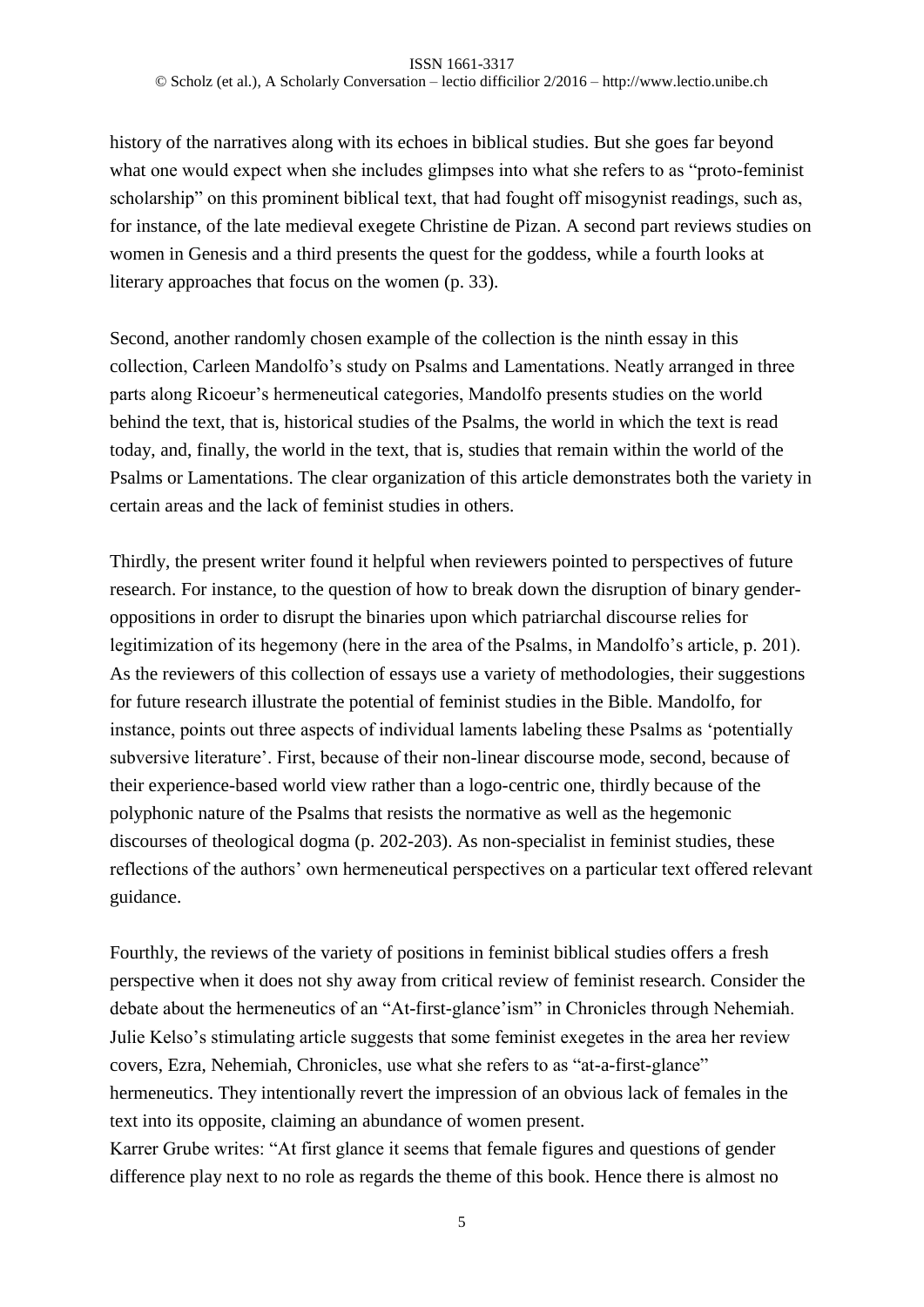#### ISSN 1661-3317

© Scholz (et al.), A Scholarly Conversation – lectio difficilior 2/2016 – http://www.lectio.unibe.ch

feminist literature on this subject. Only a closer analysis and a questioning that gets below the surface of the text's intended statement reveal a different picture. The attempt to make 'the women' simply disappear from the concept of the book has not been successful. When we uncover the traces of their significance, we, at the same time, obtain a new insight into the book and its problems." (p. 275; quoted from a study of Karrer Grube, C., Ezra and Nehemiah: The Return of the Others, in: Schottroff, L. et al. (eds.), Feminist Biblical Interpretation. A Compendium of Critical Commentary on the Books of the Bible and Related Literature, Grand Rapids, Michigan 2012, p. 192).

As a historian, Kelso criticizes this approach that assumes the absence of women is merely a false judgment of the texts based on a superficial encounter with them. By doing so, exegetes, says Kelso, refer to their attempts as bringing the women "out from the shadows" (Tamara Eskenazi, p. 277). In opposition to Karrer and Eshkenazi, Kelso points out that Ezra/Nehemiah does not mention more than two names of females, besides the reference to a number of anonymous female servants and singers who would not count as official returnees or *golah*; a reference to some un-named women who helped build the Jerusalem wall and, a prophetess Noadiah mentioned in 6:14 as an opponent of Nehemiah.<sup>2</sup>

Kelso, in a hermeneutical twist, develops a strategy that is the direct opposite of Karrer-Grube's. Kelso sees the root cause of the misinterpretation in the exegetes' attempt to read the biblical texts from a faith-perspective which leads to an attempt to "overstate the presence of women in texts that should rather be characterized critically as actively silencing women and the feminine." (287) Seen through Kelso's lens of a historian, reading biblical texts in the context of a "saving history/salvation history," is misleading (287). Instead, the fact that "barely even a handful of women is mentioned is precisely what should interest feminist scholarship." (287) This fact as such, pace Kelso, is a result of the complex modes of effective silencing at work in the text. More specifically, Kelso reveals two mechanisms of silencing in the biblical text: disavowal and repression. With the psychoanalytic reading mode of Luce Irgaray and Michelle Boulous Walker she assumes "that women are most effectively silenced through their association with maternity, because the maternal body itself as an origin of the masculine subject, is disavowed and oppressed." (288)

I found Kelso's point about the silencing of women convincing: I am not sure whether her assumption of silencing women through birth is the only plausible explanation, but for Chronicles and its genealogical approach it is certainly appealing – at least at first glance. But, most of all, I found it refreshing to re-think the reasons and the potential strategies of silencing women rather than trying to repopulate the biblical record with women that are not mentioned explicitly but supposedly existed. I found myself torn between the two perspectives Kelso presents. On the one hand, I appreciate biblical hermeneutics that read the texts in light of a contemporary discourse among the faithful within a modern discourse on feminism and religion. When reading the biblical text in light of its relevance and its meaning

6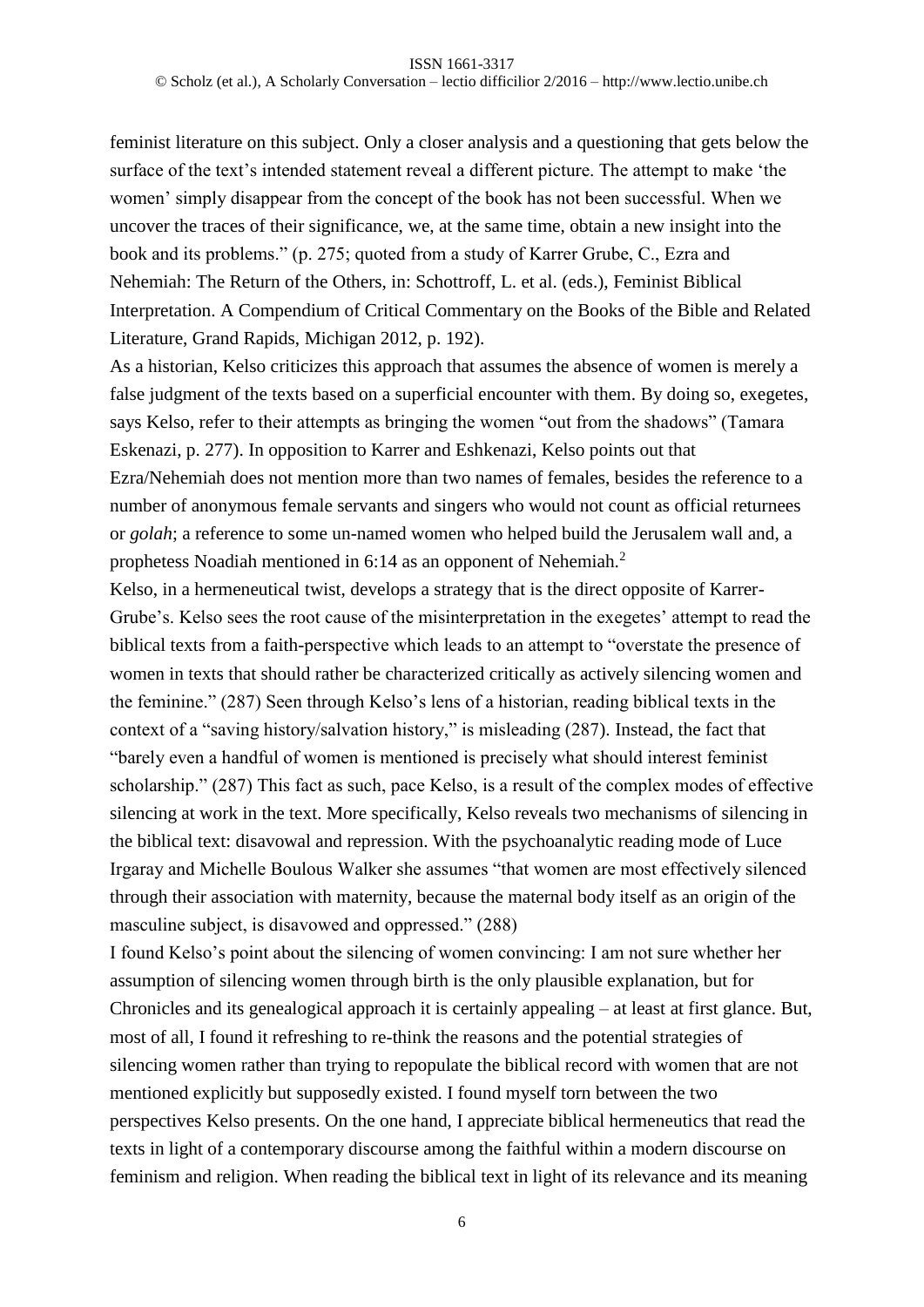as authoritative sacred scripture, that is, within the world in which the text is read today, exegetes intend to reflect on the biblical text as a meaningful witness of faith. This setting of a discourse that presupposes the relevance of scripture for today is most useful for practical purposes in ministry settings. Yet, at the same time, I highly value Kelso's call for historical honesty and for her rejection of a hermeneutic of suspicion in favor of hidden female presence.

The second volume takes up the lack of consideration of meta-level questions and of theoretical issues in biblical-feminist scholarship. The negligence among biblical scholars to discuss matters of theory is in sharp contrast to women's studies and gender studies. The volume opens up the discourse on social location. As useful as I found the first volume, the second may be of even more relevance for anchoring the contribution of feminist biblical exegesis in the more narrow sense within the global discourse of feminist exegesis at large. The book offers a multifaceted global perspective and demonstrates the varieties of feminist scholarship throughout the world. While North American and European voices are still the majority (9 out of 14 articles), it was intriguing to see how current feminist theory presents itself in other parts of the world. For the present writer, in a US-American context, the voices from the global South and East opened windows into different exegetical practices. A good example about the discourses on an entire continent is Mercedes Garcia Bachmann's contribution on contextual readings by Latin Americans. A number of fundamental insights are helpful for the North American scholar: Rather than considering something as "Latin America" from a perspective 30.000 feet above ground or from outer space, it should be broken down into its various regions and into a complex multitude of discourses held in various cultural and ethnic regions on this continent: "Argentinians do not eat Burritos!" as Garcia-Bachman notes. And, there is much more to learn, from the network of "feminist theologians", called *teologanda* launched in Chile, to the Mexican scholar Elsa Tamez' leadership in the 1980s, to an awareness of gender injustice and an influx of gender theories in the 1990s scholarship. Garcia Bachmann adduces a number of sources, projects and debates and pedagogical efforts on the continent, such as the Roman Catholic Argentinian Teologanda project from 2003 with their manifesto "Mujeres haciendo teologias" "Women doing theologies," or the journal RIBLA (Rivista de Interpretacion Biblica Latino-Americana). Another example for a road map through the feminist discourse led on an entire continent is Musa W. Dube's report from a post-colonial perspective and a gender-theoretical perspective on the ways of reading the bible in light of HIV/AIDS in sub-Saharan Africa. Dube points out how, in her context, feminist biblical interpretation is operating in a field in which the cultural-critical and the post-colonial perspectives unveil the synthesis of Christianity with colonialism and with its mechanisms, such as, for instance, the ritual of baptism that for Christians in Africa signifies leaving behind African customs and any specifically African

7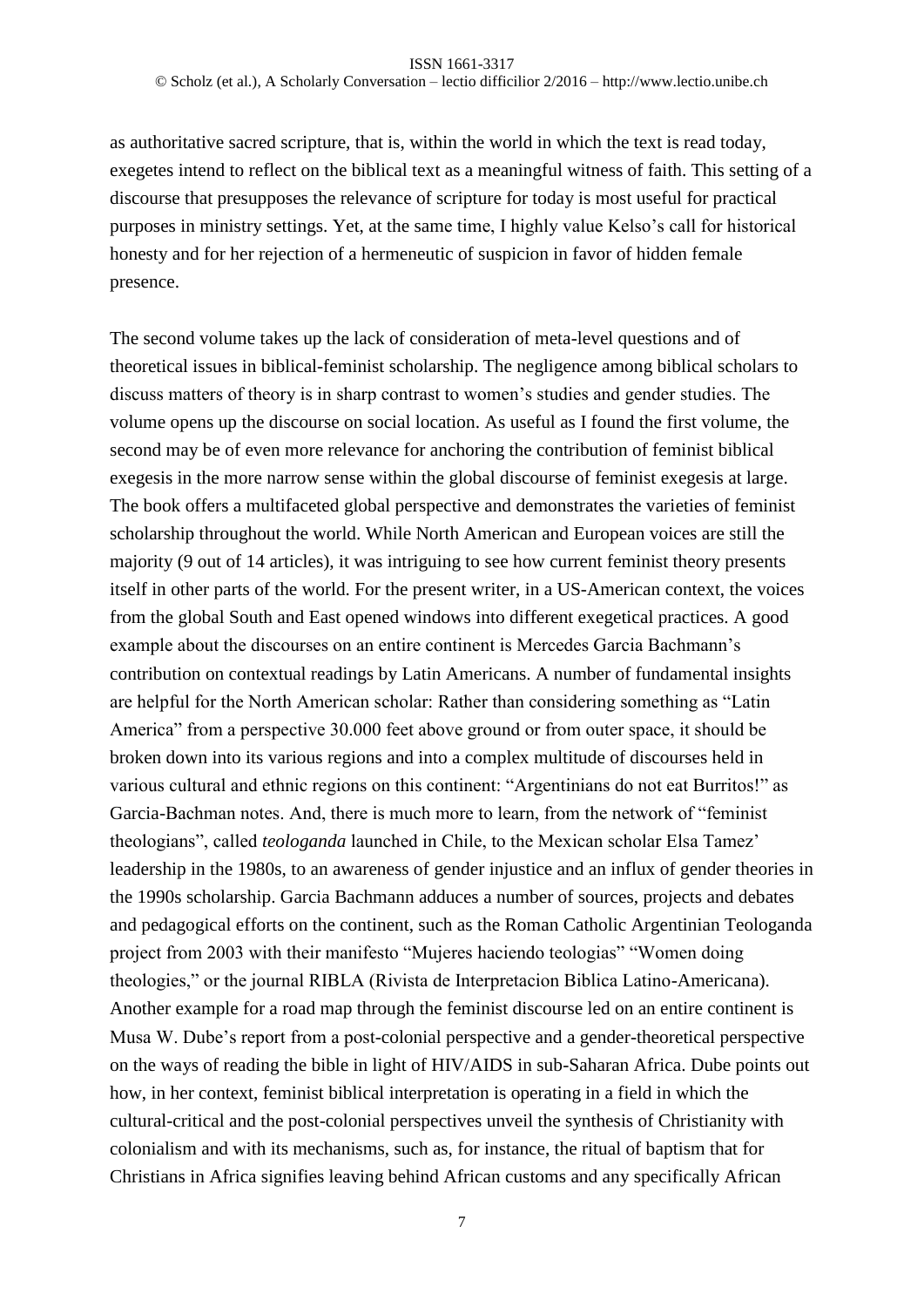identity – for both women and men, no matter of which skin-color.

I found the authors' suggestions that outline in which directions feminist biblical studies should move impressive. To my mind, feminist scholarship in biblical studies will be strongest and most convincing when, firstly, it opens itself to methodological diversity and detailed studies, secondly, when it defines its enemies as clearly as possible, be they androcentric thought, economic conservatism or other ideologies. Thirdly, feminist scholarship in bible will be most convincing when it keeps listening to sisters worldwide, for instance, when North America and Europe remain open to voices from the global south and east. Fourthly, with respect to biblical scholarship at large, I assume feminist biblical hermeneutics will be most convincing when it teams up as a joint venture between Old and New Testament scholars.

In conclusion, from a practical point of view, for the instructor and the student of biblical studies, Susanne Scholz' volumes fill an important gap. The tendency to compartmentalize feminist scholarship as a special field or as a special methodology of exegesis in the Hebrew Bible may lead to treating it as an aside-discourse, held apart from "serious" historical-critical exegesis. Now these three fine volumes enable the scholar in mainstream exegesis to more quickly refer to the larger discourses of feminist scholarship within the field and to offer these condensed reviews on four decades of biblical scholarship to the student in exegetical classes.

**Klaus-Peter Adam** is Associate Professor of Old Testament at the Lutheran School of Theology at Chicago since 2009. He has worked in the field of Psalms, the Books of Samuel, Kings, on historiography in antiquity, and on western cultural influences on the writings of Ancient Israel and Judah. He currently works on a monograph on biblical law, on the concept of private enmity and hate that underlies biblical law, the Psalms and Proverbs, as well as on the biblical command to overcome hate and enmity through neighborly love.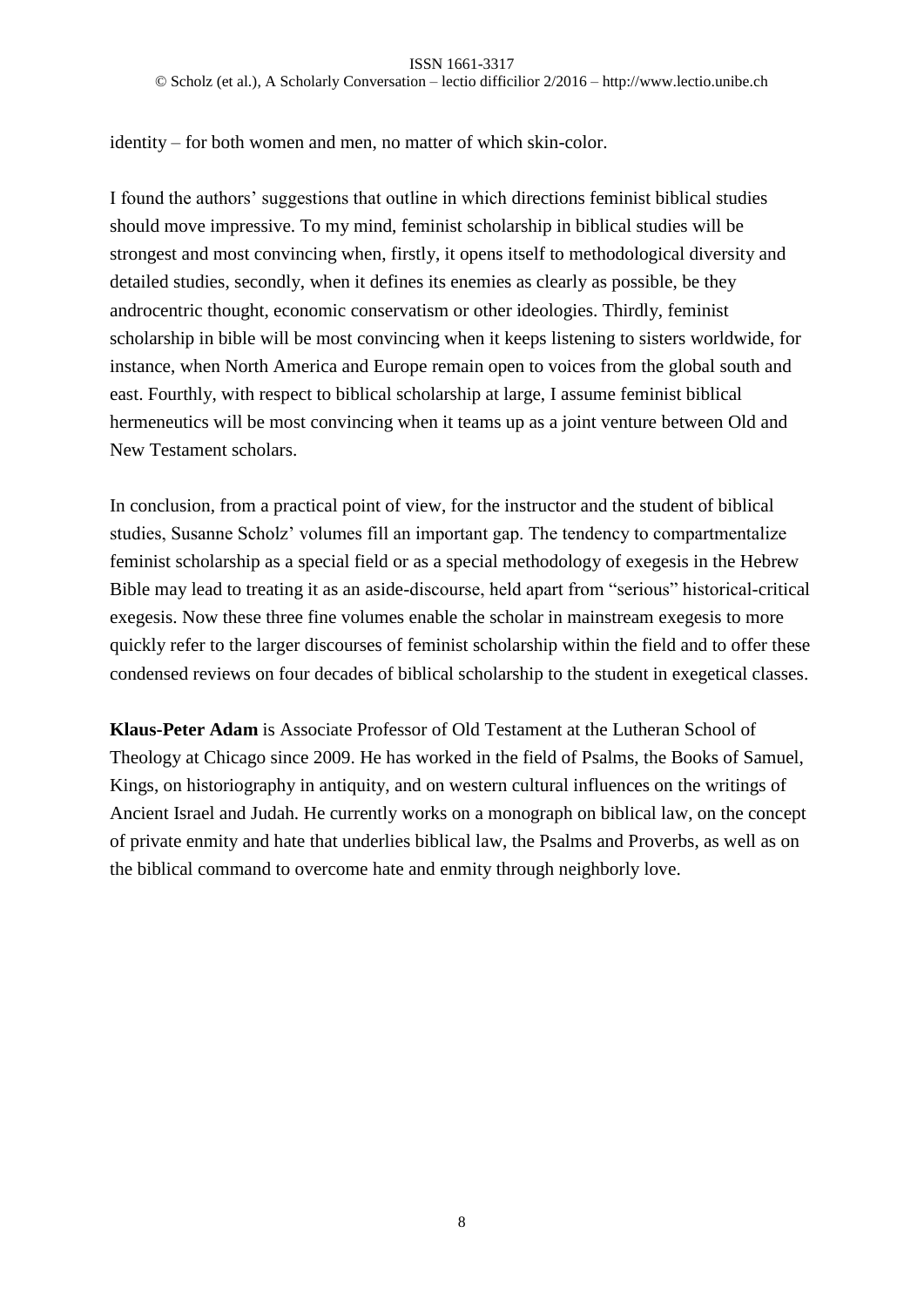## **Hanna Tervanotko**

### Dear colleagues,

I want to start by thanking the organizers of this session, Susanne Scholz and Hanna Stenström, for inviting me to join. When I, as a scholar who most of the time operates with texts, am invited to broaden my horizon to hermeneutics and methods and to explicitly think about the impact of my work in and for the society at large, it is both inspiring and challenging. I enjoyed reading through the two volumes of *Feminist Interpretation of the Hebrew Bible in Retrospect* and reflecting both on the history and future of the feminist movement as well as my own take on feminism, in their light.

When Susanne and Hanna contacted the panelists, they asked us to elaborate particularly on three different questions and in what follows I will be focusing on those. First, I will elaborate on some of the epistemological, hermeneutical, and methodological accomplishments of the feminist biblical interpretations. Then I will share with you some of my own ideas on the most innovative, creative, and challenging new directions of the field. Thirdly, I will ask how the field of feminist biblical studies intermingles with contemporary forces (such as globalization) when it shapes contemporary politics. Finally, I will assess the relationship of feminist exegetical contributions to the newly emerging digital media environment.

In the first place, it is a scholarly commonplace to start any discussion by defining what we are talking about *exactly*. So, let me do so. What is feminist interpretation? While reading the two volumes of *Feminist Interpretation of the Hebrew Bible in Retrospect,* my impression was that the volumes allow the contributing authors to suggest their own definitions. However, in the introductory section to Vol. 1, Susanne Scholz writes that the goal of feminist interpretation, and also of the present volume, is to "contribute toward the overall development of feminist biblical studies as an autonomous field and challenge biblical studies to make the work of feminist biblical hermeneutics more central than it currently is…." These words set a clear agenda for the volumes and specify that their goal is to foster and strengthen feminist interpretations. Elsewhere in the same volume, Scholz refers to feminist interpretations as a part of the larger movements for human justice in the world and an initiative to "theorize gender justice in the context of the field of the Hebrew Bible." This bold statement opens for us even broader avenues. At the normative heart of feminism lies the belief that nobody should be disadvantaged because of their sex. What she implies is we should ask, to what kind of justice do we aspire. What is sufficient justice? Let me stop here for a moment to inquire in more detail about what gender justice is. This inquest is necessary in order to evaluate where we as Biblical scholars and feminist thinkers find our place on the way towards such justice.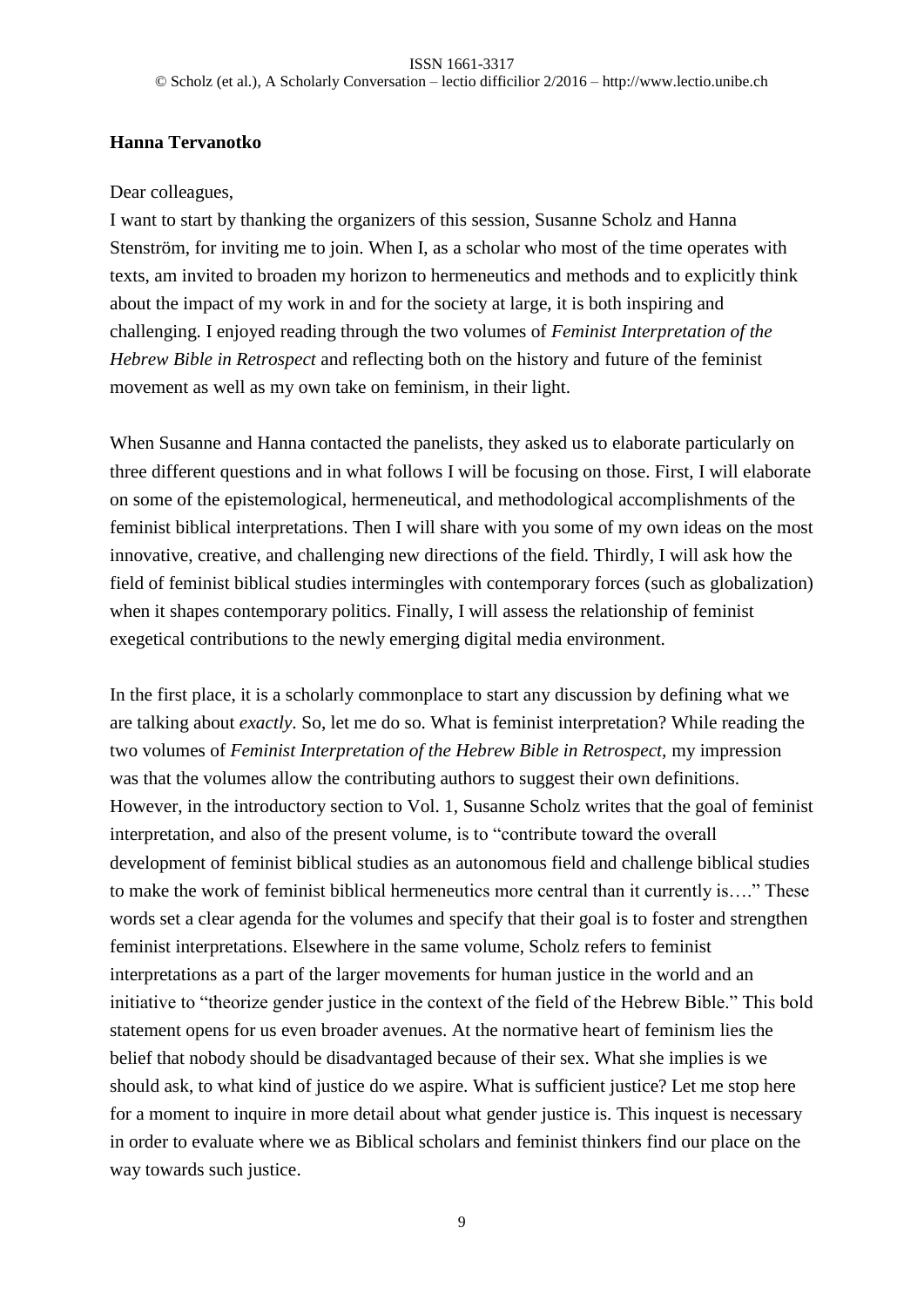The key element in establishing any gender justice is in the recognition of the instrumental role of institutions in providing equal opportunities. Such an approach, which stresses how it is the role of politics to foster equality among people, is often quoted as the *capabilities approach*. It has been proposed that the goal of governments should be to expand the real freedom to choose the kind of life people, both men and women, value. Capabilities are the means required to achieve this freedom, including rights such as the right to vote, the right to get an education, or the right to own property.<sup>3</sup> Yet, experience tells us that capabilities are only the most fundamental base for gender justice. Some scholars have insightfully pointed out that creating institutionally equal structures is not real justice when women's options for converting their resources into capabilities and power are more restricted than those of men because of the unequal state of gender relations, both socially and materially. Gender stereotypes and norms in contemporary societies help maintain this state of affairs. Therefore, even if *capabilities* themselves are even and just, the outcome of this fact regarding men and women still differs. The uneven treatments men and women encounter because of differences in levels of education, health, leisure, mobility, respect, and bodily integrity etc. results in our system inhibiting females from enjoying their equal capabilities in the same way as males. These observations call for an evaluation gender justice in even more nuanced ways.

Economist and feminist Stephanie Seguino argues that gender justice requires equality of relevant capability sets, equality in constraints on choice, and finally, equality of pay-offs to capability sets. She writes that "men and women should have the same opportunities to valuable doings and beings". Whatever work is undertaken, pay-offs or rewards should not be influenced by gender. Yet she argues at the same time that justice should not require that men and women should pursue the same avenues in achieving those goals. As gender groups, men and women have the right to be different. Seguino calls this theory, which outlines the relations between the sexes beyond the created capabilities, and "opportunity-equality approach."<sup>4</sup>

Taking these insights into account, Susanne Scholz statement in the introduction, that feminist interpretation is not only about gender but relates Biblical hermeneutics to wider justice movements, who call for equal opportunities for everyone, makes a lot of sense to me. A feminist who takes the calls for justice seriously, is found on the side of other marginalized groups, such as those discriminated because of race, sexual orientation or physical disability (some of these are indeed described in Vol. 2). As a third wave feminist myself, whose generation is often characterized by lack of specific goals or political inspiration, I appreciate this formulation and think it can open ways for a dialogue and collaboration with various groups working on social questions today. In my view, this approach characterizes the third wave of feminism: It is a movement of micro politics focusing, for instance, on queer theory,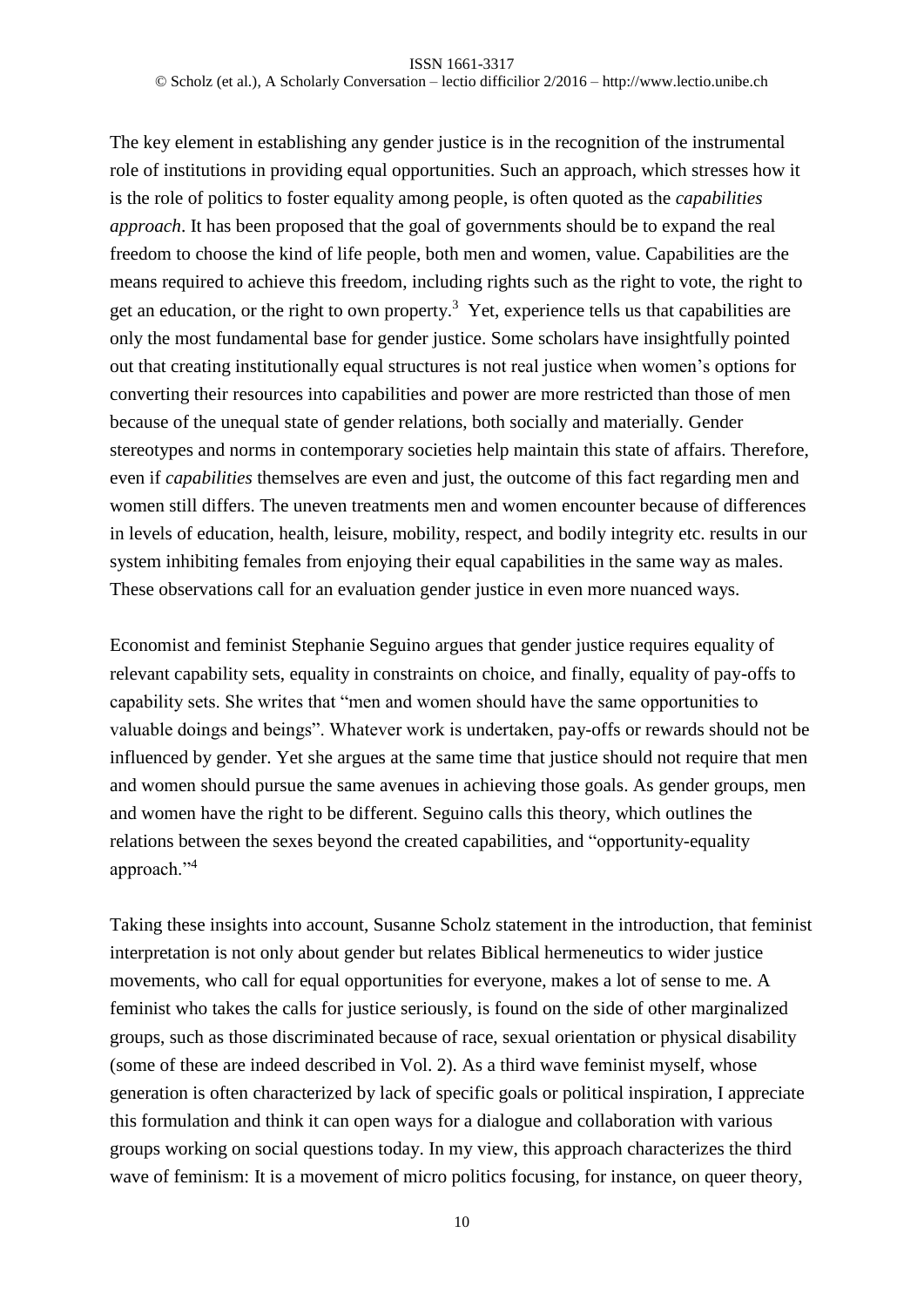gender roles, pornography, rape culture, reproductive rights etc. Its downside may be that it lacks one cohesive goal that would bring all feminists together, but it certainly has the potential to bring people with different political orientations together. I will give some examples for what I mean later in my paper.

I now turn more specifically to the accomplishments of the feminist biblical interpretations presented in Vol. 1 (my question no. 1). The collection offers two different perspectives on the achievements of feminist biblical interpretation. On the one hand, the authors, especially Scholz and Helen Leneman, introduce the readers to the success story of post 1960s-1970s feminism. In these few decades feminists have gone a long way. In terms of numbers, it is clear that many more women have entered in the field. The situation of my generation is very different from the experiences of the "founding mothers" of the discipline (e.g., Phyllis Trible, Esther Fuchs, Carol Meyers, and Katherine Doob Sakenfield) of and the prominent women of the 1980s and 1990s (e.g., Mieke Bal, Athalya Brenner, Claudia Camp, Toni Craven, Danna Fewell and Carole Fontaine). One of my personal highlights of the annual Society of Biblical Literature meeting is the traditional women's breakfast on Monday morning. Being in a big hall, full of female biblical scholars, literally hundreds of us, who represent all levels of academia, is incredibly empowering. You look around and none questions your belonging to this field. Even more so, it is evident that more and more women serve in executive roles of professional organizations. More and more organisatory bodies of conferences, boards of journals, committees etc. deem it important to have a balanced gender ratio.

Moreover, it is virtually impossible today to graduate from a Hebrew Bible/Old Testament program without having heard about feminist interpretation. In many countries, the students would have at least heard their teachers mentioning feminism (even if in a negative sense!). Finally, women are often no longer entirely alone with their questions. When we talk about feminist interpretation we tend to focus on women, but it is important to acknowledge that there is a growing number of men who are on board with us on this and who are the first to recognize their own privileges. Their presence in our conversations makes it clear that feminism is a *justice movement*, which does not concern women alone, but everyone. Vol. 1 offers a rich account of feminist exegetical accomplishments of each book of the Hebrew Bible. The authors demonstrate how at least a partial recovery of ignored stories has taken place. These interpretations aim at establishing a more nuanced image of women in the Biblical traditions. They detect the methods that have been used to marginalize women and by removing them, show how women can now be empowered. The authors ask what role, for instance, race and class have played in all this. Also, many contributors argue that the texts themselves do not have a bias against women, but the point of view of later interpreters of these texts has been influential for negative interpretations of female issues. Meanwhile, Vol.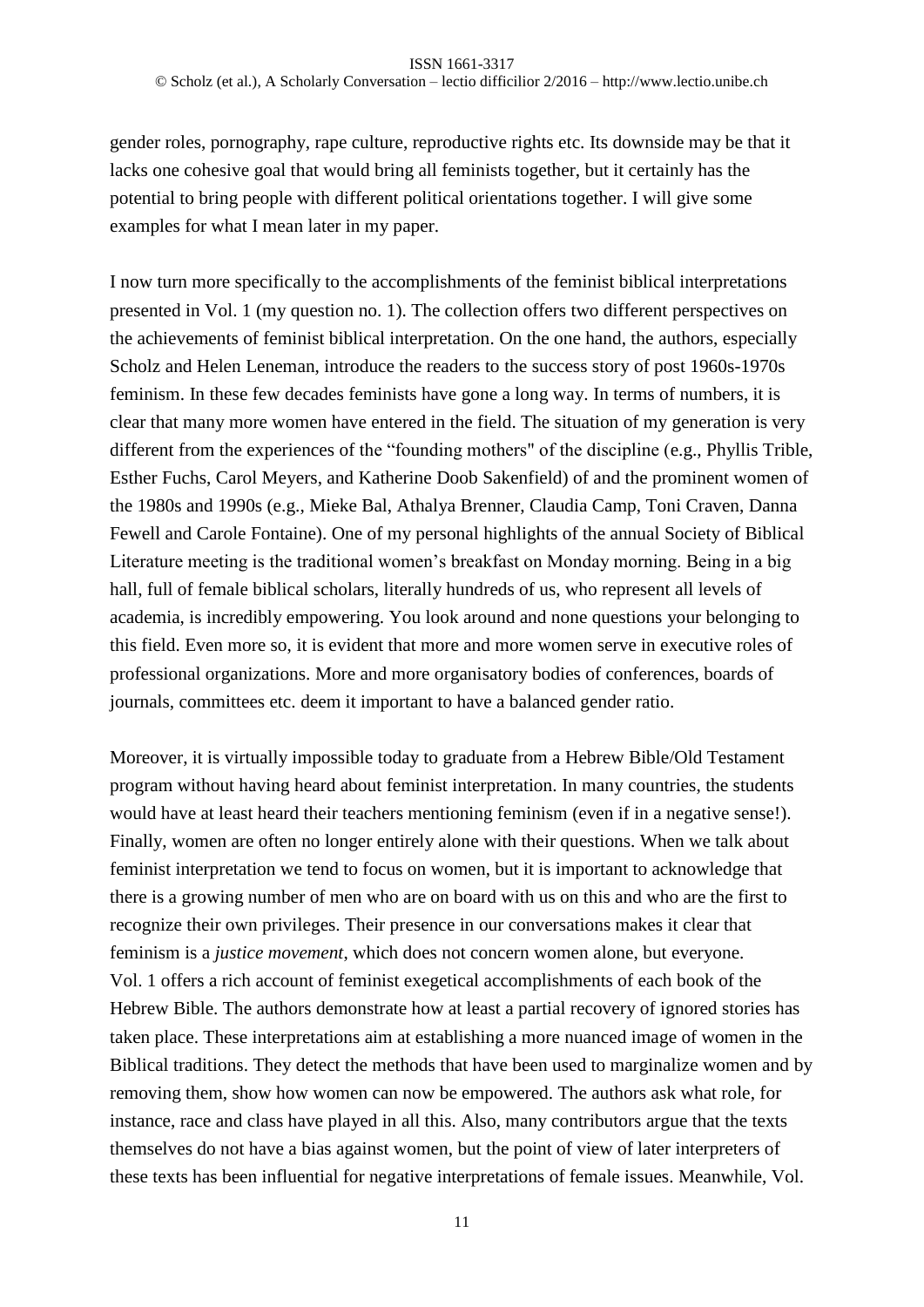2, titled "Location", asks how cultural, geopolitical and societal positions influence our reading of the texts of the Hebrew Bible, and how, taking our varying locations into account we can work towards a more gender-just local reading. I am particularly impressed by the rich variety of contributions that demonstrate that even if the origins of feminist interpretation are often detected in a Western context, today it is truly a worldwide justice movement, which closely engages with contemporary questions relevant for each context.

Therefore, all in all, epistemologically, methodologically and hermeneutically we have achieved a great deal in a short time. It is very exciting to see that men and women from different cultural contexts pose the same questions. Earlier generations did not automatically have any encounters with feminist ideas. Today gender equality and justice mean different things in different parts of the world and to different groups of people. Despite the lack of cohesion that the feminist movement witnesses, our currently globalized world with its information technology allow us an awareness of the struggles in other parts the world, and participation in them. Thus, we are growingly more aware of the different feminist goals of the different societies in question. Having said this, I will next turn to reflect on some new directions.

The authors of Vol. 1 mention that some texts have been studied more broadly than others. Traditionally, books dedicated to women, e.g., Ruth, Esther, and Judith have received more attention than those that do not directly involve women. Recently, feminist scholars have pointed out how important it is to also look at the other texts, if we think of feminism as a movement of justice, and inquire what the power structures and hierarchies in texts like Ezra-Nehemiah, Chronicles etc. that hardly mention women are. I'm excited about contributions such as the feminist *Wisdom Commentary Series,* that takes this challenge seriously. I recently reviewed an excellent commentary on Haggai and Malachi written by Stacy Davis. I was impressed by how Davis could write an entire feminist commentary on texts which do not mention women at all, by focusing on other types of questions about justice (e.g. power structures) that the texts reflect that have crucial impact for feminist issues too.

The articles in Vol. 1 promote the idea of multiple interpretations. The authors clearly demonstrate how readers of biblical texts can by and large decide about what aspect they choose to discuss. The texts themselves offer hermeneutical multiplicity. My colleague from the University of Helsinki, Martti Nissinen often emphasizes the ancient texts as material objects and points out that the ancient texts do not speak or have a voice. Their authors may have had ideas and the present readers have others, but the *texts* are not agents and they don't speak and have opinions. This observation could well be the motto of the feminist movement because it highlights the responsibility of the interpreter. The ancient author must have had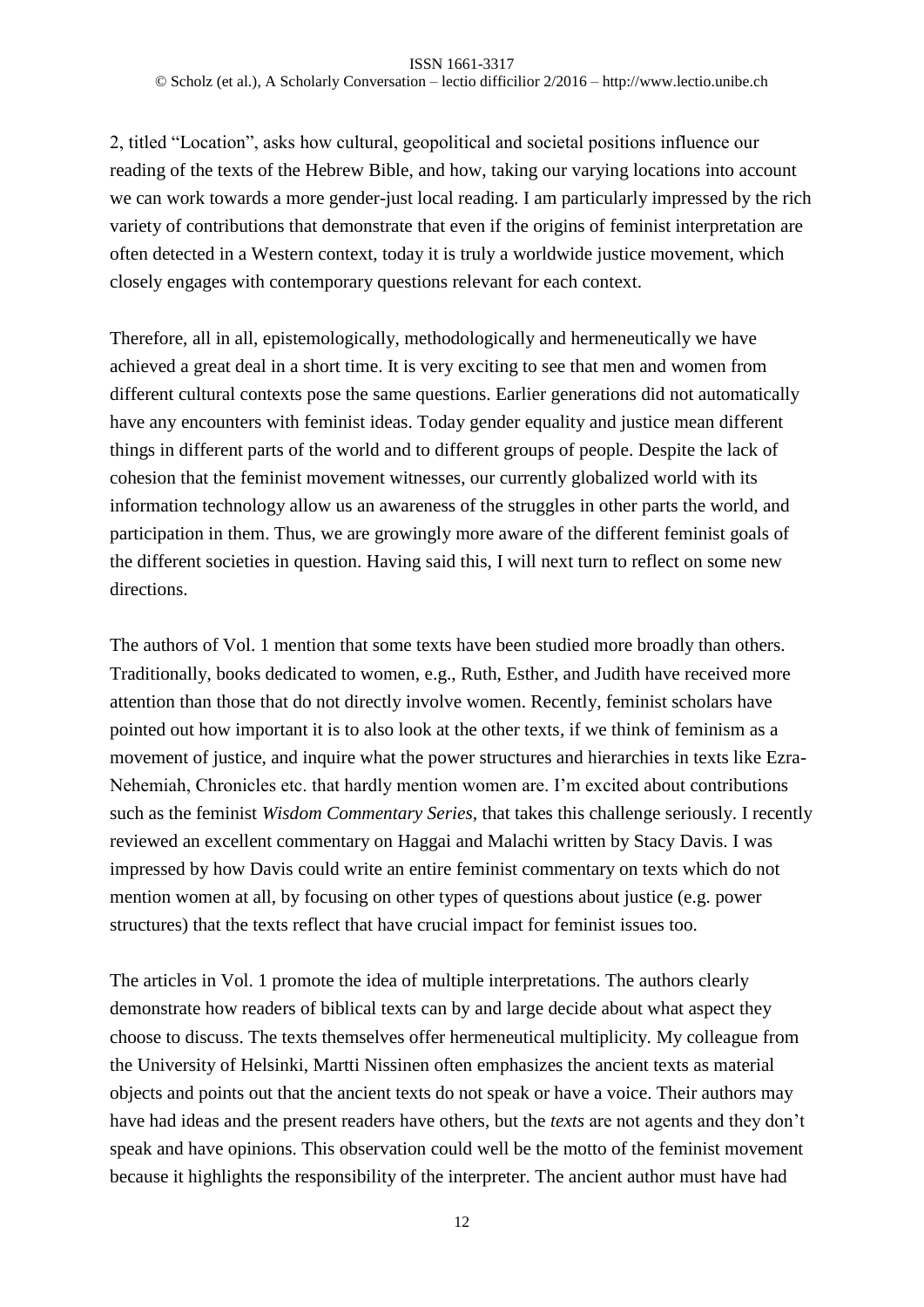© Scholz (et al.), A Scholarly Conversation – lectio difficilior 2/2016 – http://www.lectio.unibe.ch

some ideas, and certainly gendered ones, but the modern readers can only have glimpses of what they were. Meanwhile the ideas of the modern interpreter are different. We can cautiously and responsibly choose which interpretations advance our goals for more just societies.

I myself have mostly written about the roles of women in extra-Biblical, ancient Jewish literary traditions, including the Dead Sea Scrolls and the Old Testament Pseudepigrapha. These literary corpora and their research histories have had a profound impact on my feminist thinking. First and foremost, these texts challenge the canonical history. They demonstrate that not only the texts that later became a part of the canon, were significant in antiquity but also other ones. This notion is significant when one realizes that the broader ancient Jewish compositions contain literary traditions of women that offer additional readings to the ones of the Hebrew Bible. They may have been as important and as often-read as those that later acquired canonical status. Women's history was not fixed in antiquity and it is possible that, like today, authors did not agree on everything. For instance, different versions of the Song of Miriam in Exodus 15 reveal that people had varying opinions on the contents of the song that Miriam uttered after crossing the Sea of Reeds. Was it just the repetition of the Song of Moses, or did her message contain more theological substance as in the version of the song preserved in the *Reworked Pentateuch*<sup>c</sup> (4Q365) of Qumran? As the Qumran version otherwise agrees with the MT it seems logical to take it as another version of the Pentateuch tradition. All in all, one thing seems certain: the ancient audience of the literary traditions of Exodus 15 interpreted in different ways.

Let me give you another example from the Exodus tradition. Over the years, I worked with Exodus texts focusing on Miriam and thinking about her as a model for feminist readers. Only recently I have stopped to consider the other women of the text, and especially Pharaoh's daughter, as a woman with whom one could identify. She is a woman of the ruling class and of wealth, and she adopts the Hebrew child. While Exodus 2 does not go into further detail, one of the earliest interpreters of the story, Philo of Alexandria, explains that Pharaoh's daughter was barren and desperate to have a child of her own. How many people around us can relate to the question of procreation in that way? I'm thinking about the world-wide booming fertility business and on international adoptions and the whole question of having the right to be a parent. Were the ancient authors aware of such questions? What makes Philo's interpretation even more interesting is that whereas he is usually known for his noticeable misogynist views, in this case, he presents Pharaoh's daughter as an independent educated woman, a character stronger than her husband. All in all, it is up to the reader to decide which side adopt: her representing the oppressive class, being only Moses' facilitator, or as an example of a woman acting on her own? Which interpretation is the more liberating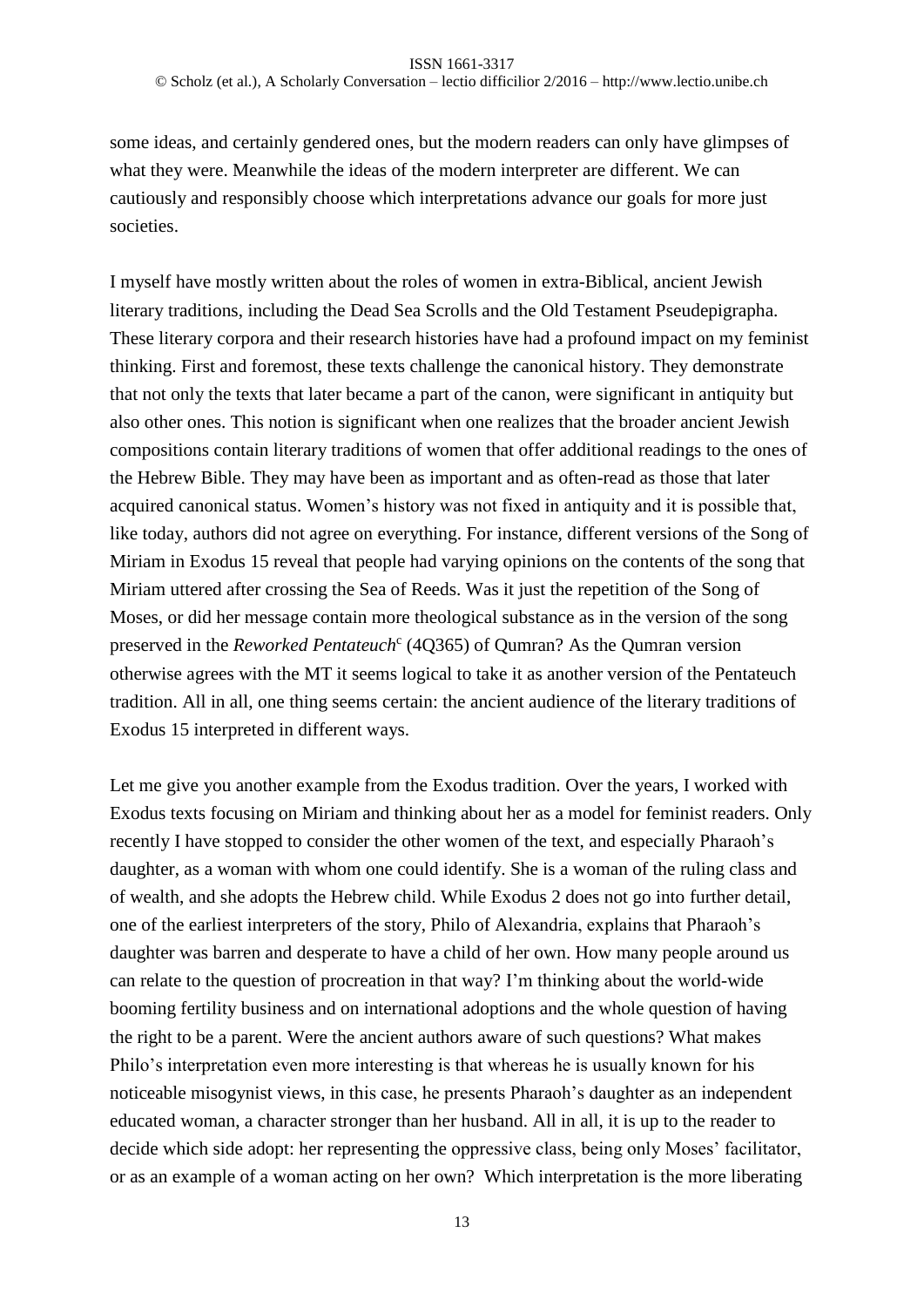or can help us move in the direction of justice?

It is not irrelevant who the people analyzing the ancient texts are. I am convinced that those fields of Biblical exegesis which manage to incorporate men and women of different backgrounds stand the best chances to advance, be innovative and create new paradigmshifting theories. In many ways, the future of several subfields of Biblical studies depends on whether or not they succeed in making themselves not only accessible but also attractive to different scholars. In my view, the field of Qumran studies is a good example of a field where not only men and women, but also different religious backgrounds and denominations, are equally represented. The fact that it is a relatively new field plays a major role in this. It is more difficult for women to enter in those fields of Biblical studies that have been established and occupied by men for long, and that hold firm research traditions than to have a role in newly established areas of Biblical scholarship. Even if women were not members of the original editorial team of the Dead Sea Scrolls, they quickly became members in it and thus the questions posed for the texts that derive from the Dead Sea Scrolls are problems formulated by both men and women. I am optimistic regarding interdisciplinary fields involving new methods, and new material findings etc. because women will find themselves at home in these new fields of research.

I am much less convinced about the future of some other areas of Biblical, because they remain exclusive men's clubs. We must remember what had been said in the past about gender justice, namely, that it is not necessary for men and women to operate the same avenues. As gender groups, men and women have the right to be different, yet whatever work is undertaken, pay-offs or rewards should not be influenced by gender. Therefore, it is not necessary that women are present in every subfield of Biblical studies. Yet, when we look at those subfields where women are still not full-players, some critical reflection is necessary: are women not actively involved in these areas because they do not want to be, or because their presence is still somehow hindered? If the latter, I am sad that not all colleagues have recognized the significance of inclusiveness especially in terms of reaching for the highest academic standards and I am not sure whether such short-sightedness can be fixed from outside.

Let me then turn to ponder some contemporary questions of feminist interpretation more closely. In this talk, I locate myself in present day Europe, which for me is between Finland, my native country, and Belgium, where I currently live. The past year has in many ways been very turbulent where European internal politics are concerned, and one of the hottest topics touches on the newcomers to our continent. From last fall millions of refugees have arrived in Europe and many are here to stay. As many of us have experienced personally, and other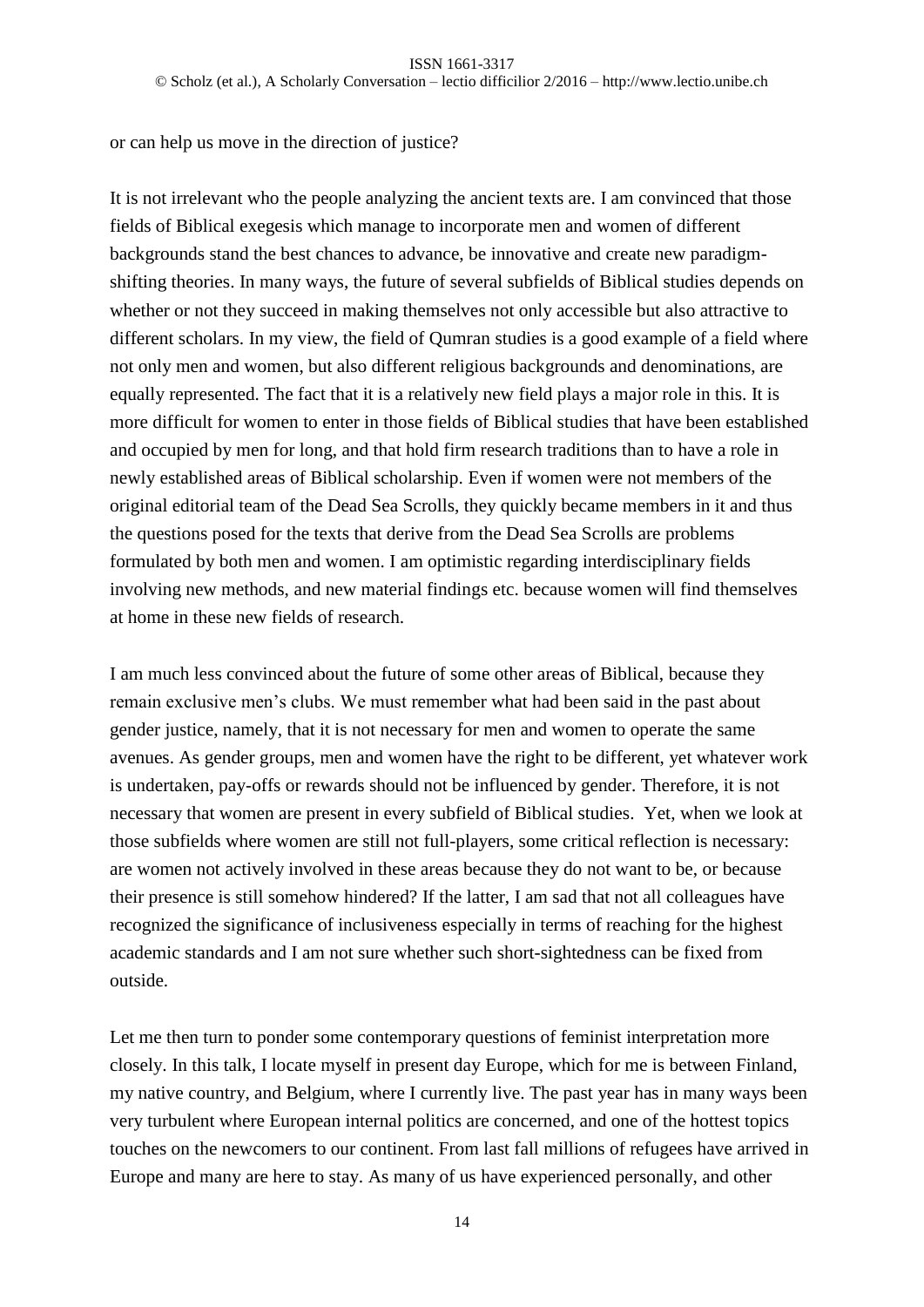### ISSN 1661-3317

© Scholz (et al.), A Scholarly Conversation – lectio difficilior 2/2016 – http://www.lectio.unibe.ch

witnessed more indirectly, the welcome has been mixed. Whereas many individual Europeans have been ready to welcome the strangers, thinking back to our own turbulent history, others' response has been less inviting. Racism and prejudice have become daily news and sadly, the level of hatred has not been only reflected in words, but also in violent actions.

All this has also had a clear gendered bearing. Feminists have pointed out the gendered language used in this discourse. Populist politicians express their willingness to help women and children, but not single men. It has become commonplace to judge men looking for asylum as traitors, who should have remained in their home countries to help the weak and protect their families. The underlying message here is a violent one; they should have remained in their home to fight. Men should choose an honorable death over a possible future in another country.

Moreover, in the new home countries, many people deem the arriving male refugees a threat for the local female populations. A popular opinion is that refugee men will take advantage of the liberated western women who naively do not understand how to keep a safe distance and protect themselves. Cases of harassment, where an immigrant man approached a local woman are much more widely covered in the news than similar situations where European men are involved. Such biased coverage results in even more negative attitudes, and in some cases to reactions that are not in proportion to the possible threat. For instance, in Finland some Finnish men have been so concerned about this situation that in many towns they have formed gangs that walk the streets to protect the female population. This type of action is very peculiar. It seems that the threat of foreign men taking advantage of white women is equal to the economic burden, which the accommodation of refugees lays on our society. Women's bodies are being used as instruments in intolerant politics.

Feminist interpretations have much to offer to reflect this situation. One can, for example, think about biblical marriage legislation. The laws themselves are written from the perspective of men, and even if they favor marriages between kin, a man can ultimately choose whom he wants. In a situation of a war, Deuteronomy allows marrying a beautiful captive woman, given that she is willing to follow a man's rituals. Moreover, various narratives present exemplary men marrying foreign women: Moses weds Zipporah, Joseph Asenath, and David Batsheba. Meanwhile, women do not marry whom they want. Their mating is ultimately a decision of their kinsmen. In light of the rhetoric used to talk about the refugees, I am compelled to ask, to what extent does this worldview still hold, or in other words, do some men feel that even in modern western societies they have some right and privilege to express their opinion on women's choices? At least on the level of accepted populistic rhetoric, women are not as free as men.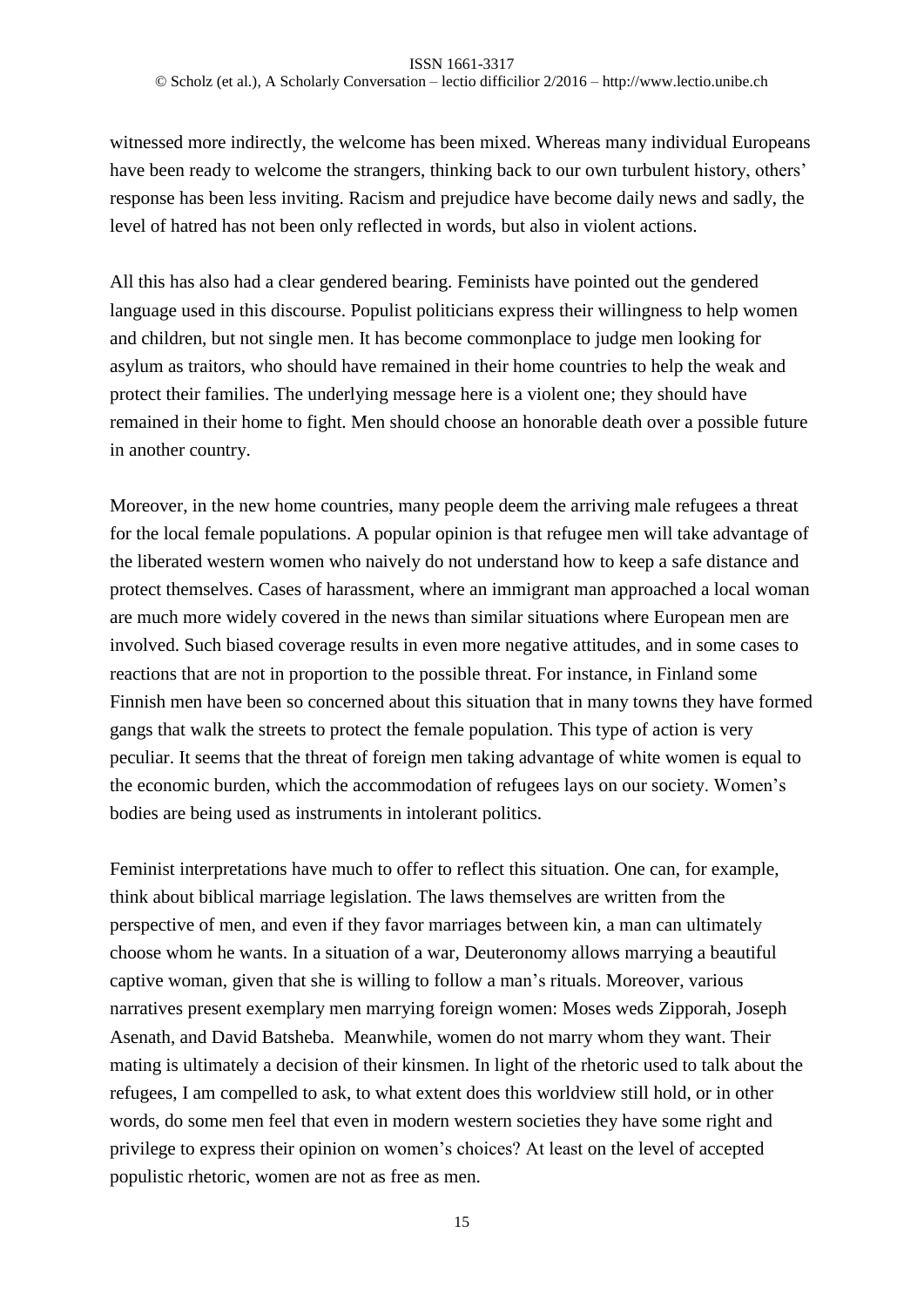Even more so, the texts that Phyllis Tribe classified as "texts of terror" provide an additional point of friction. Tragically, in the Bible, foreign men do not pose a threat to women in as disgusting ways as their closest kin do. Jephtah sacrifices his daughter for a military victory, Absalom rapes his sister Tamar and then throws her out of his house, and the Levite generously offers his concubine for a gang rape. Similarly, in our own contexts, the most obvious threats do not come from foreign "conquistadors," but from our own settings. Going back to my previous example about the new self-appointed gangs who aim at protecting women, it has been shown that many of these men are themselves convicted felons for domestic violence. Therefore, the idea that these same men who violate women in their private lives are the first to "protect" them against the foreigners, draws us very far from the concept of justice that is in line with equal opportunities between men and women.

Finally, I was asked to elaborate on the impact that digital media has had on feminist interpretation. Above, I acknowledged how digital media has a positive impact in the field by facilitating correspondence between colleagues of different regions. Digital media decreases distances and makes networking accessible for everyone. Because of digital media, we can all learn from each other more easily. Moreover, I'm sure that digital media increases women's opportunities to publish their work and to make it reachable to a wider audience. In sum, the digital media certainly offers potential for equal opportunities.

However, one cannot look at the positive outcomes without a critical eye. I have discussed this issue with quite a few colleagues and they all agree that women are not as free in this area as men. This is a point that specifies the difference between equal capabilities and equal opportunities. Female scholars have the same material possibilities to use digital media as our male colleagues. We use the same equipment, publish mostly in the same journals, and use the same methods. If we publish anonymously, it is virtually impossible to tell whether the author is a male or female. Nonetheless, when we put our faces and names out, a female scholar becomes much more easily a target of harassment and bullying. In other words, inside academia, inside a building (cf. house culture vs. appearing in public), it is ok for a woman to be present, but if she is outside, blogging and seeking attention for her ideas, it is easily viewed as looking for some kind of other attention as well. A female colleague who blogs said that whenever she posts, she receives photos and invitations to meet of unknown men as a response to her blogs, which by the way, concern strictly professional matters. I do not blog, but nevertheless, my experiences are somewhat similar. People who seemingly randomly contact me via my profile on my university website or my academia.edu profile and who somehow indicate that they do not seek professional exchange, are all men. I can easily conclude that ALL unprofessional contacts I have received throughout the years are from

16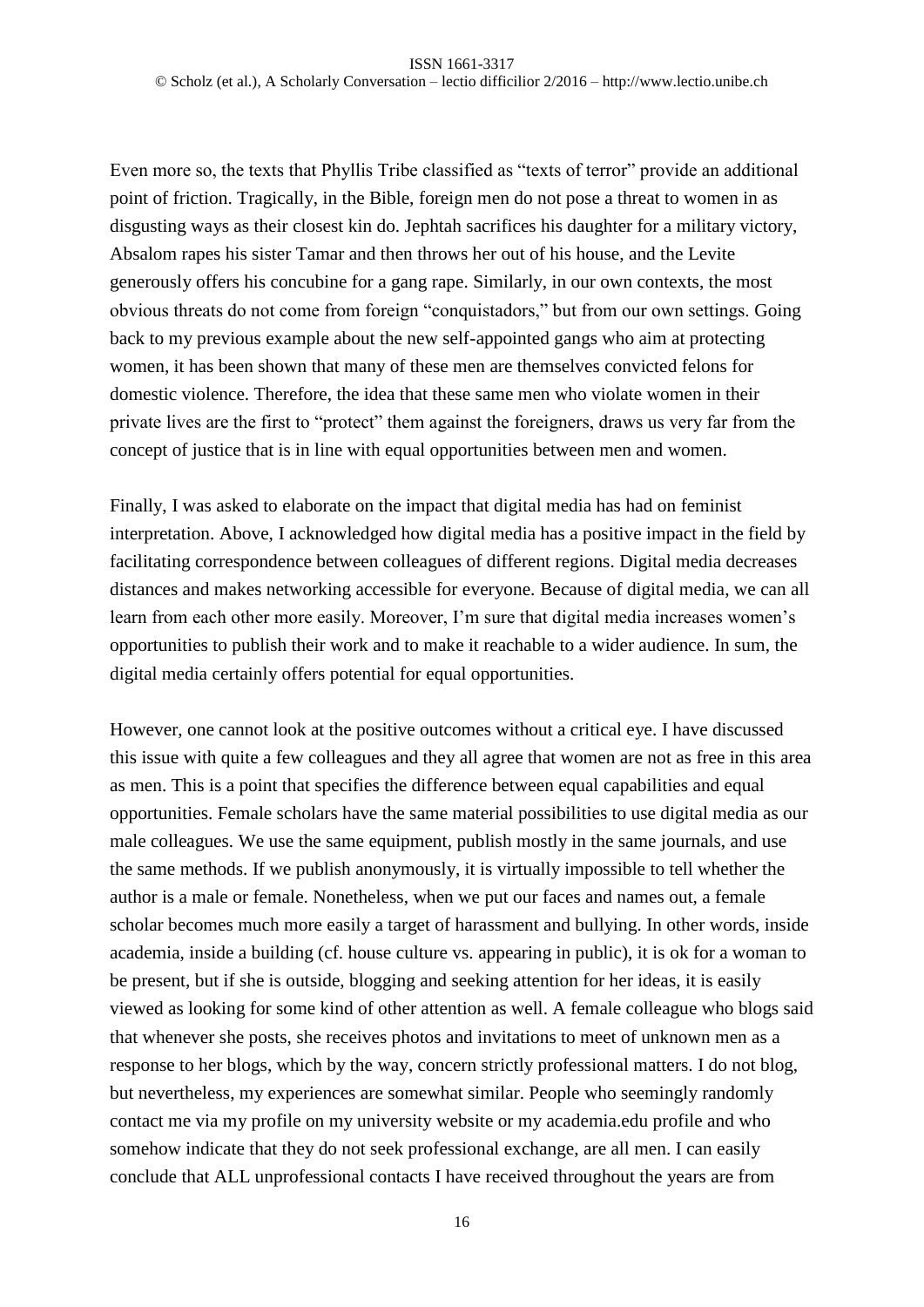### ISSN 1661-3317 © Scholz (et al.), A Scholarly Conversation – lectio difficilior 2/2016 – http://www.lectio.unibe.ch

men. By unprofessional I mean that the messages contain tones that I do not take as a part of regular conversations, or they contain nuances that I feel uncomfortable with. For instance, I was once sent an offensive Biblical quotation and the man who sent it to me asked me to tell him "as a feminist" what that passage tells about the role God assigned for women. I am really puzzled by such messages. I cannot really tell why they have looked me (or any other female colleague) out, and what they think they might gain from this exchange. Do they want to upset me? Do they imagine that contact could lead to some other type of exchange? I simply do not know and to protect myself from further harassment, I do ask them.

In sum, I want to compliment the editors and authors of *Feminist Interpretation of the Hebrew Bible in Retrospect* for putting together this beautiful collection of articles. They demonstrate the long way that the feminist Biblical scholars have already made. While we can be proud of past scholarship, it is in the nature of feminist scholarship, as a movement towards justice, to aim at taking another step forward. Critical feminist reflection provides useful and powerful tools for analysis of our contemporary world, and in my view, it has a lot to offer for our complex societies including reflections on gender relationships, concepts of masculinity, and race.

**Hanna Tervanotko**, Th.D., Ph.D., is Academy of Finland funded postdoctoral researcher. She works at the Centre of Excellence "Changes in Sacred Texts and Traditions" at the University of Helsinki and at KU Leuven. Her monograph "Denying Her Voice: The Figure of Miriam in Ancient Jewish Literature" was published in 2016.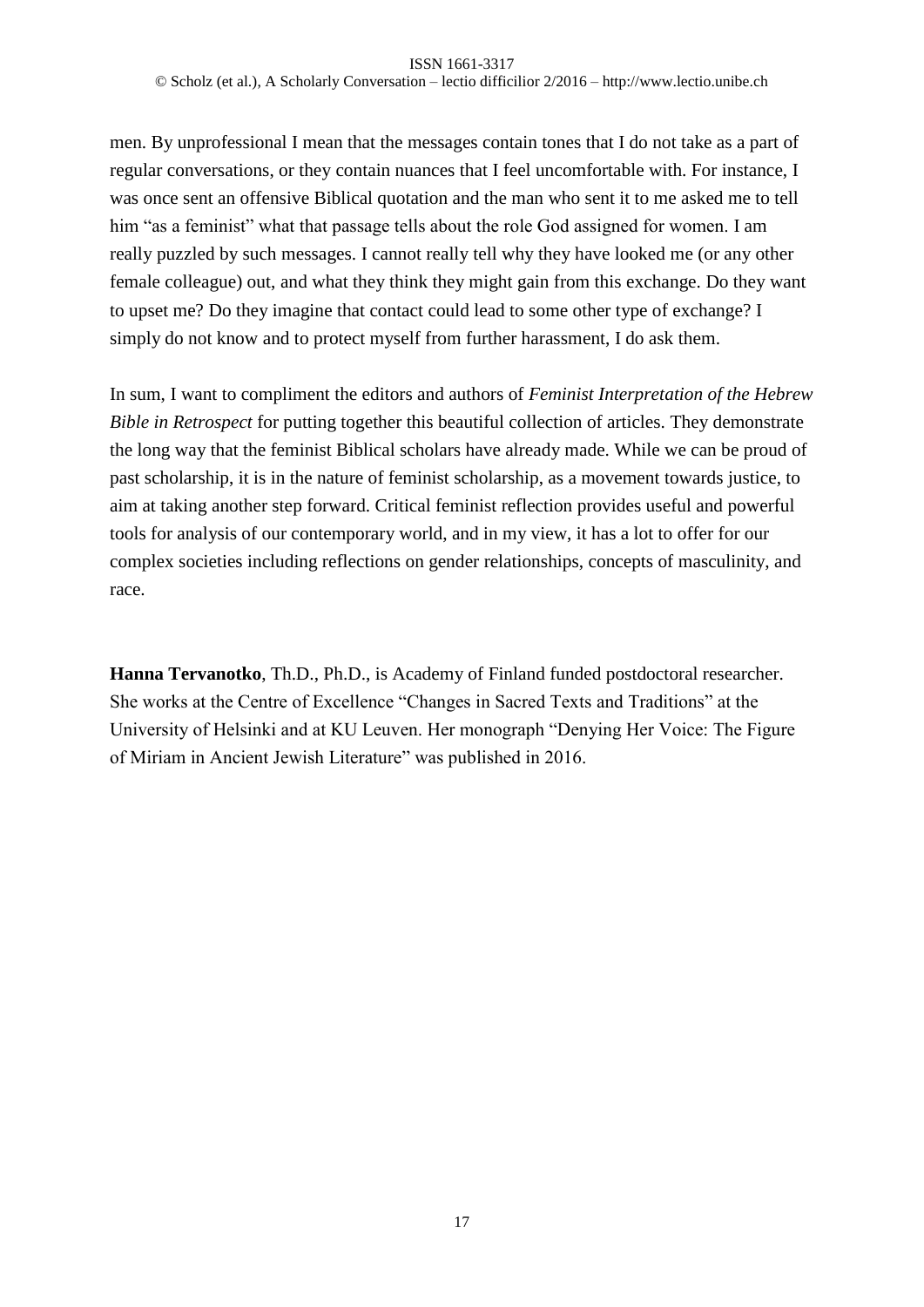# **Karin Tillberg**

For my response in this panel, and to the books, I have chosen to focus on how feminist interpretation of the Hebrew Bible can function as an arena for activism and for fighting for women's rights, and how this needs to continue as we move forward. Secondly, I will discuss the use of theory within feminist biblical studies. One can say that I approach the books as stepping stones for discussing socio-political dynamics, as Susanne Scholz put it, rather than as a book review. For my title I have integrated the notion of intellectual activism, outlined by Patricia Hill Collins,<sup>5</sup> which she defines as: "...the myriad ways that people place in the power of their ideas in service to social justice (*On Intellectual Activism*, p. xi). In the book *On Intellectual Activism*, Collins, as a sociologist who rewrites and redefines many of the questions that had been posed in her field, describes how her seminal work *Black feminist thought* came about "[the book seeks] to provide an interpretive context for many of the experiences that I encountered as an African American woman" (p. 7). Similar things can be said of much of the work denoted "feminist interpretations of the Bible", where the experiences of different women have, to a great extent, informed feminist scholarship on the Hebrew Bible. Issues such as rape, domestic violence, motherhood and economic inequality (as in the case of inheritance) are all mentioned in the Hebrew Bible and have been studied at length by feminist biblical scholars. Today we rarely speak of "women's experience" as a key aspect of feminism, because as Third Wave feminism has shown, the notion of a shared sisterhood is very complex and complicated and often sees past issues of race, class or sexuality. It is good that "women's experience" as a sort of united, single entity has been questioned, but at the same time it is problematic that much work being done within gender theory today has cut itself off from reality, in a sense, and is often criticized of being too theoretical. Instead, we find that lived experience and social reality is a much bigger part of works branded postcolonial or queer, also in biblical studies. If we believe the motto of the women's liberation movement from the 1960's and 70's to be true; "the personal is political," we need to find a way back to linking the work being done in feminist biblical studies to lived experience. This means that we have to keep analyzing texts that oppress as well as those that liberate, since the Bible is still used as a weapon aimed at the Other. Thus, the ethical aspect of biblical interpretation that was the key for many scholars in the 1990s and early 2000s has to remain an integral part of studies concerned with issues of power relations and domination. We also need to be aware of the different social locations where biblical stories are being interpreted, how that affects research on those stories and how different academic ideals from around the world together can improve the study of the Bible.

In the second book in the series "Feminist Interpretation of the Hebrew Bible in Retrospect" the focus is on different social locations where the Hebrew Bible is interpreted. It has become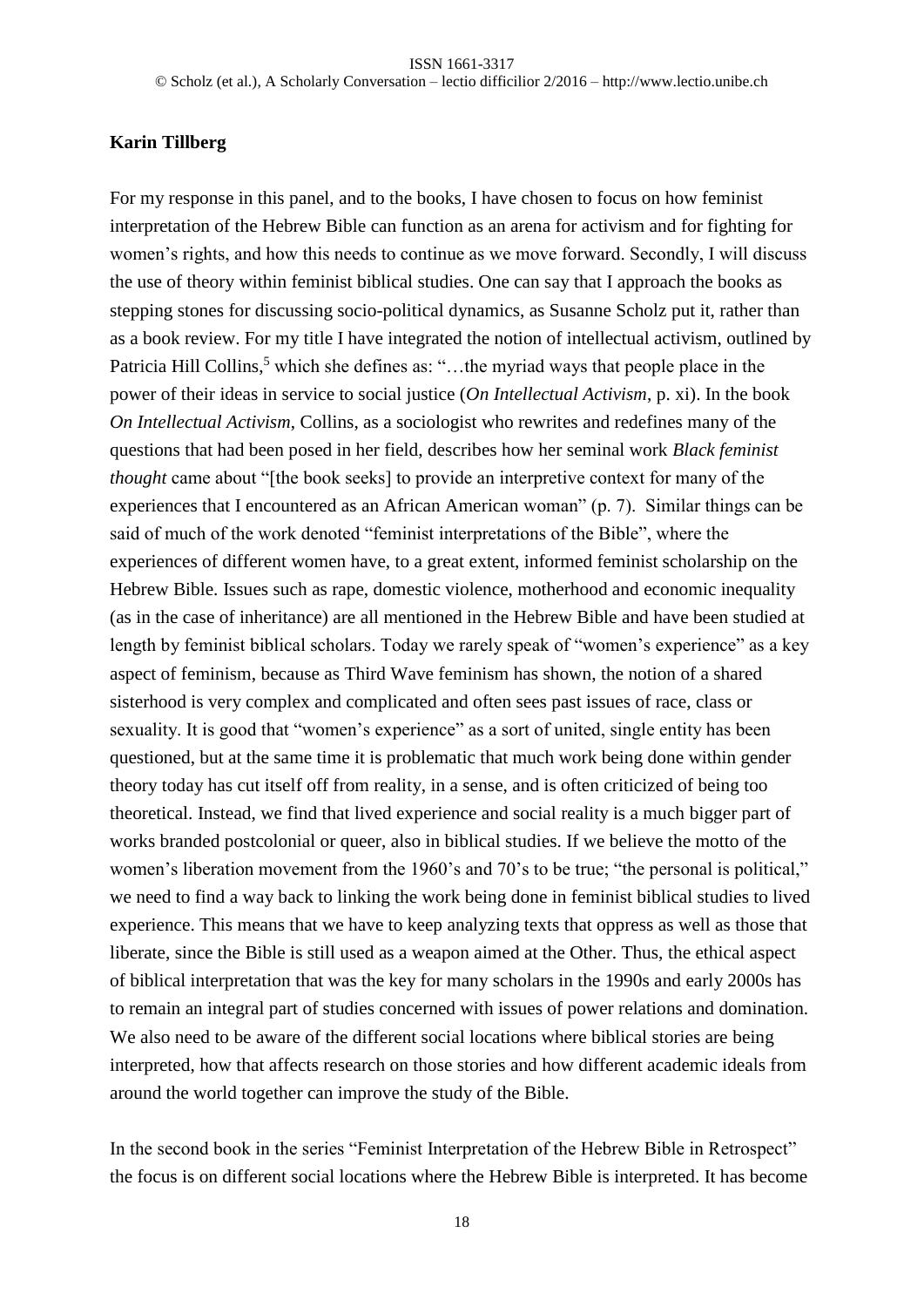apparent to me in the reading of volume 2 that the different reading of the same stories of women in the Hebrew Bible makes it possible for women in different contexts to give meaning and discuss their own situations. This achievement is perhaps most clearly described in the discussion on the situation for women in South Asia (chapter 3), written by Monica Jyotsna Melanchton, and to some extent also in chapter 1 written by Musa Dube, about how women theologians have interpreted the Bible in different parts of Africa. In those chapters it is clear that the struggle for women's rights has not come as far as we sometimes think, and that the conditions of women in different parts of the world are appalling. Even in Europe today, and in very egalitarian countries such as my home country Sweden, the discussion of old questions such as free abortion has been rekindled and to date we have also never had a woman lead Sweden as prime minister. These issues point to a reality in which women are still struggling, especially when we take other aspects apart from gender into account in a more intersectional manner, such as class, sexuality, race and ethnicity or physical ability. I believe that the study of the Hebrew Bible can be used in the discussion on the condition of women, not just in confessional settings but also in the political debate.

I also believe that feminist activism in academia can be achieved, not only through what scholars choose to write, how they cite and more importantly, who they cite, but also how the reality for women scholars are and what can be done to change it. Furthermore, I believe that academia is an important site for intellectual activism, and that there are still important struggles to be fought. As Elizabeth Schüssler Fiorenza writes, quoted by Scholz in chapter 6, vol. 2, "feminist biblical scholarship must be informed by a hunger and thirst for social justice" (p. 146). Biblical studies as a field is still, to a great extent, male dominated, as is shown for example in the interesting statistics on SBL and AAR in Scholz's introduction of volume 1. As noted in there, feminist perspectives are not part of the mainstream curriculum, but still counted as a niche interest. In fact, from my own perspective, and I think you might agree with me, the backlash that affects us in society is also prevalent in academia and in the study of the Hebrew Bible. Feminist perspectives are, to some extent, "outdated" and other theoretical approaches gain more ground instead. I will return to this issue below. At the same time, women are still not equal to men in the academic setting. This problem begins with the "heads", i.e. there are not as many women as men in the field, not to mention how homogenous the group "scholars" is, and more so when we look past gender.

A major problem is that so-called feminist studies on the Hebrew Bible are not seen as mainstream. Feminist scholars have come up with very important insights into ancient societies as part of their work, as for example Carol Meyers' work on the family in Discovering Eve<sup>6</sup> or Gale Yee's findings on the political landscape of the Ancient Near East in her work on the marriage metaphor in Hosea, which is cited by Haddox in chapter 8, vol. 1, p. 182. However, because these works are labelled feminist, they are not as broadly read as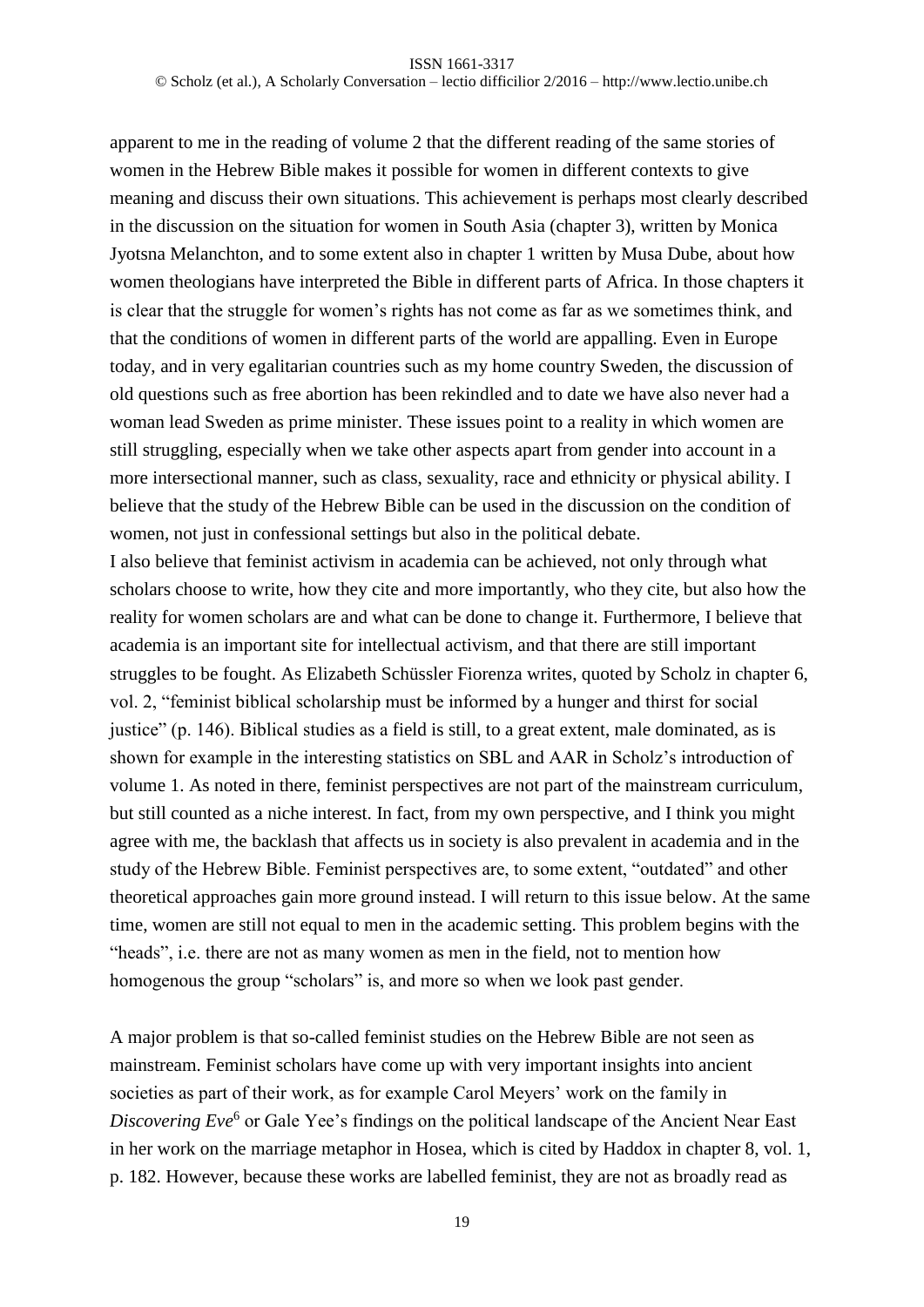other, more "traditional" studies. I am not saying that these works should not be called feminist, I am merely stating a problem that lurks beneath such a label in the field of biblical studies. This can be related to what Pamela Milne, quoted by Scholz in chapter 6 of volume 2, says about the relationship between the women's movement and biblical studies, where she claims that feminist biblical scholars often apply traditional methods to non-traditional questions.

A third problem relating to the inequality between men and women in biblical studies concerns something that is very clear from my perspective, but which might not be true for other places. I find that issues relating to power, theories and methods dealing with power structures and the role of marginalized groups in the texts is a "fashionable thing" within the humanities, and has been for some time. Unfortunately, to study who is actually being oppressed, or whose voice is being heard, is no longer a major subject for many scholars, but rather their main concern is more theoretical, and therefore more abstract. Furthermore, many male scholars do this type of research, and even though I think it is good that many voices are being heard I find it very problematic that male professors and lecturers, who do not live according to feminist values in their daily life in academia, but rather help to maintain the status quo and perhaps even contribute to the sexism prevalent in their institutions, can focus on questions of power and oppression in their scholarly work. This might sound like a luxury problem for feminist scholars, who are struggling to gain recognition for their research in a more traditional or conservative environment, but it is still an issue, which can be related to what Theresa Hornsby discusses when she talks about the relationship of gender studies to the neo-capitalist society in ch. 6, vol. 2.

However, I do believe that the use of theory and a deeper theoretical foundation for feminist biblical studies is part of the way forward. On p. 8 in the introduction of the first volume, Ester Fuchs is quoted as urging for more theoretical reflections in feminist biblical studies. When I first read this, I could not really believe it, as I think there is a large theoretical discussion going on which is integral to feminist biblical interpretation. The context for the quote by Esther Fuchs, as well as the whole chapter in volume 2 on social location and the need for deconstructive, decolonizing feminist interpretations of the Bible, makes it clearer that she is looking for a deeper, theoretically grounded debate within feminist biblical studies, that is concerned with an intersectional approach looking beyond gender as a sole category. This can be related to what she says in an interview conducted with her by Lenemann in chapter 1, volume 1 where she discusses whether gender should be understood as an umbrella-term, or as a subcategory. I understand her to mean that the focus today seems to lie on the latter, which is problematic. I agree with her that it is a problem if gender is only understood as a subcategory, and I find it instructive to look at gender studies, which have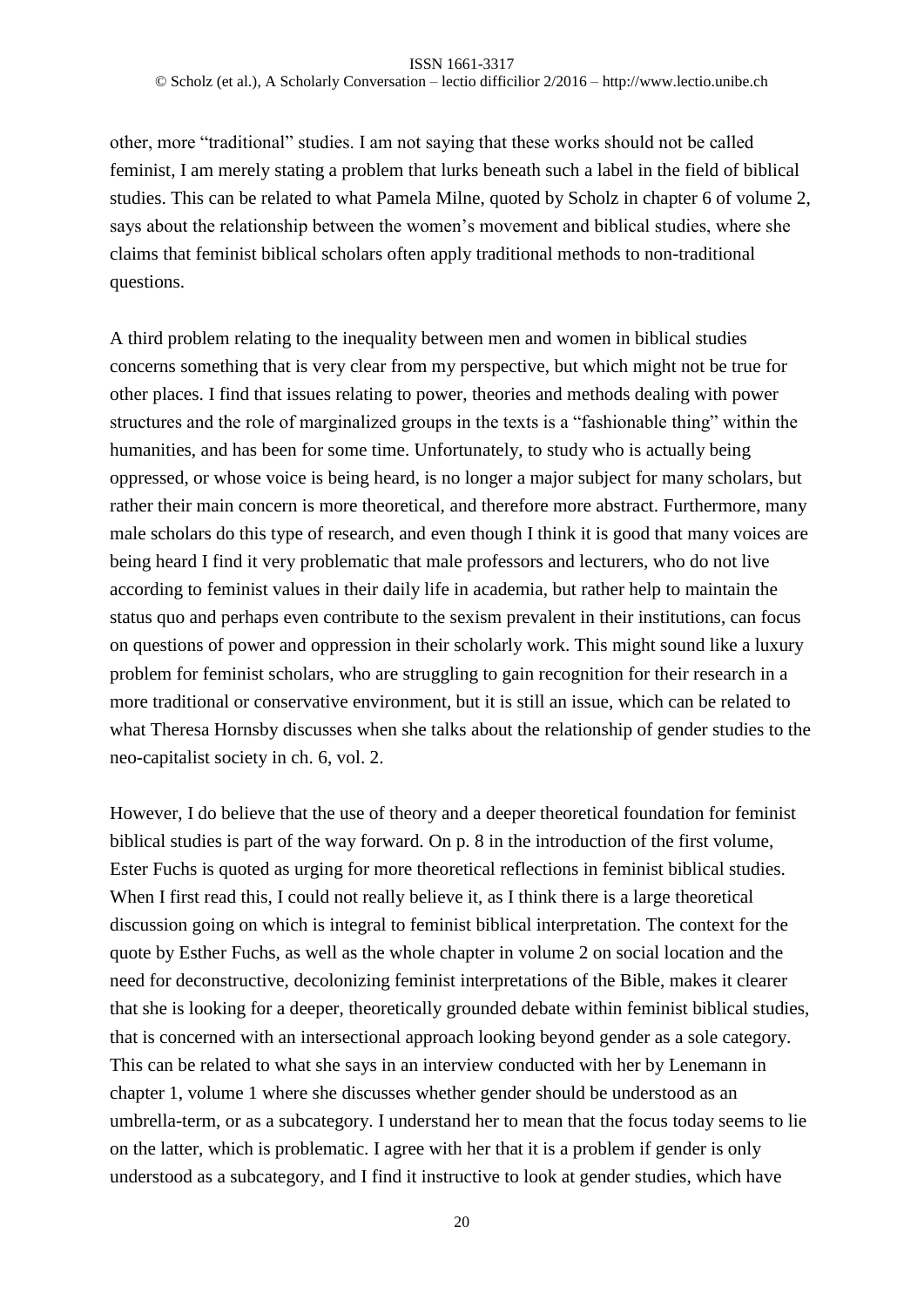become an arena not only for studies concerning women, but rather displays a plethora of perspectives all concerned with issues of power. This is especially true for the Swedish context, where "Lesbian and Gay studies" as an academic discipline has never existed, nor has research on masculinities ever been a separate field; it is studied as part of gender studies with feminist perspectives since its introduction into Swedish academia. The reasons for this are probably linked to how political feminism works in Sweden, with its close ties to leftist politics and Marxism, as well as anti-racist struggle and LGBTQ activism. Swedish feminist politics has also become dependent on gender theory, and is "intersectional," a technical term used by politicians and law-makers in official documents. I would therefore claim that "feminism" as a political term is concerned not only with women's issues, but with wider fields as well. I believe that this has informed gender studies and keeps doing so, although I find that the epithet "feminist" no longer as commonly used as before. This could be explained by the fact that it is still a loaded term. It could also mean exactly what Fuchs argues, namely that gender, or reading as women, is not the only important facet of feminism, and that other categories have to be taken into account as well, and this has already been done to some extent. As part of such a debate, I agree with Fuchs that a deeper theoretical discussion is necessary. Julie Kelso manifests the problem when in chapter 13 she claims that there are virtually no feminist studies on Ezra-Nehemiah and Chronicles. She is also right in saying that those that exist are not strictly feminist, and several studies surface each year, discussing "othering", identity politics and power relations in the texts.

I like to briefly now point to my own doctoral project, where the overarching question guiding my study was, how are values and norms presented in the text, with special regard to the Outsider in postexilic texts? What is it in a text that makes it possible for us to understand the conventions and ideologies present in it? It was my aim, in this study, to find a way of studying conventions and norms in relation to language and, more specifically, language usage. I have let both linguistics, philosophy of language and critical theory inform this approach, since norms are something which in many ways affects all aspects of life but is perhaps most noticeable in the way we speak. My focus is on the Outsider, a character in which several intersectional categories manifest themselves, primarily ethnicity but also body and gender. In my work, I pay close attention to how theory can be integrated when reading texts. By this I mean mainly that questions of historiography, practice and social context can be discussed through a theoretical lens, and I show how this can be done. There is, however, a risk of succumbing to that which Yvonne Sherwood and Stephen Moore refer to as "methodolatry" and I agree with them that there is a danger of trying to turn theory into method. I also believe that there is a risk of using theory for theory's sake if the theories used are not integrated in the reading and analysis of the primary material. I wish to use theory, as a way of reading and analyzing the texts in a different way. It is not my wish to let theory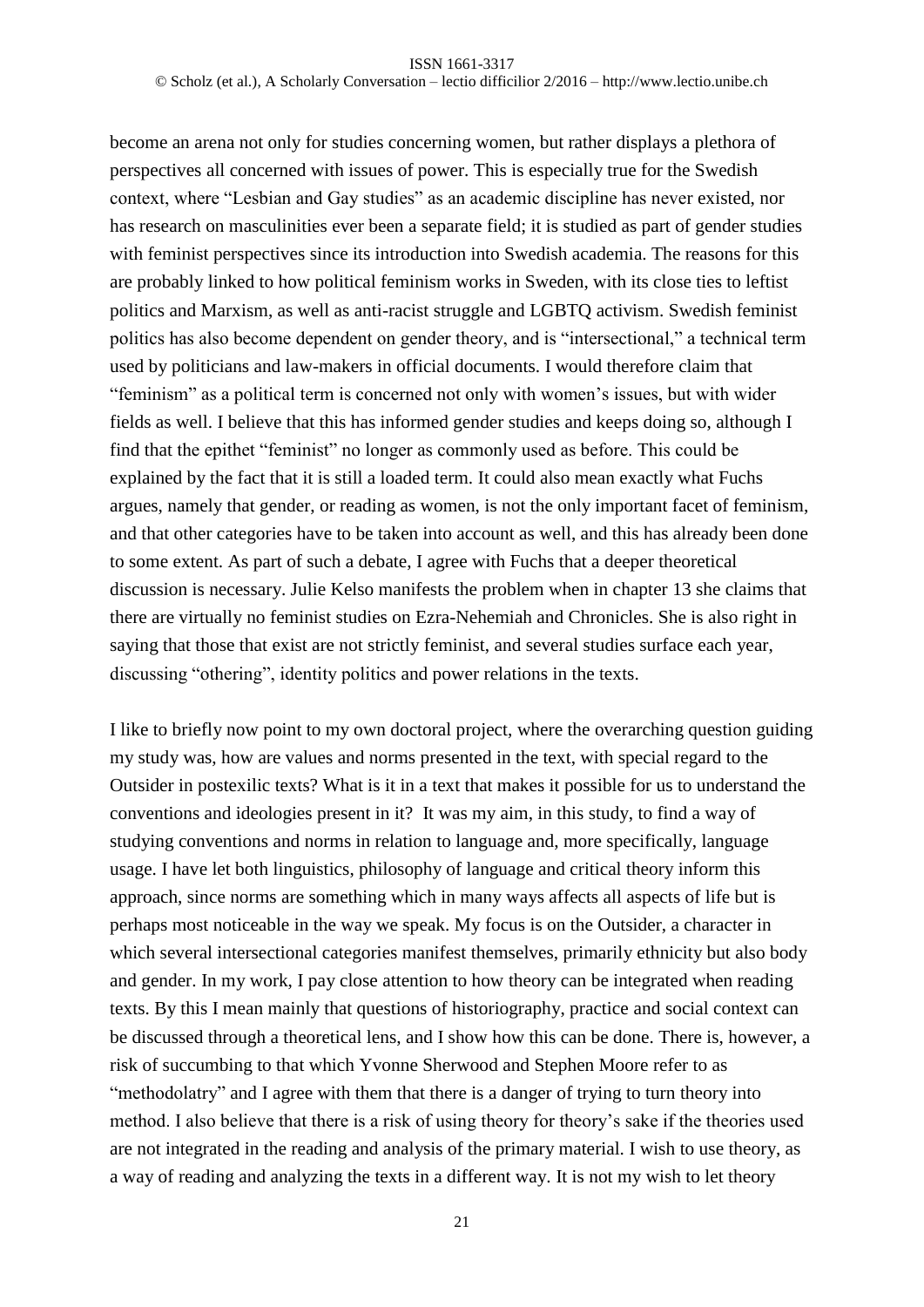© Scholz (et al.), A Scholarly Conversation – lectio difficilior 2/2016 – http://www.lectio.unibe.ch

control my study; "if theory is allowed to dictate approach and questions―that is, to serve as a method—then the result is not an inquiry but rather a demonstration,"<sup>7</sup> as Robert Hume notes. However, I do believe that power and attitudes are unspoken to a degree that they are impossible to trace without allowing oneself to form a hypothesis based on theoretical notions.

Much more can be said on the topic of feminist interpretation of the Bible. I have chosen in this paper to touch upon how feminist interpretation of the Bible can be used as a social space for intellectual activism, and as part of this, I have also discussed the use of theory as a vital part of the continued discussion. As I stated above, the use of theory sometimes becomes too abstract and closed off from reality, and thus it might sound strange that I have chosen to discuss activism on the one hand and theory on the other. However, I think they are both part of the future of feminist biblical studies, since I believe this to be the arena for critical, analytical and subversive work, whatever the focal point. However, if we wish to be able to do this we need to find strategies in daily life in academia where different approaches are welcomed and where sexist bias is made visible and overcome. As part of this enterprise, it is important to be realistic about how far we still have to go and we also need to help each other battle the obstacles to which a repressive environment can give rise, be it issues of combining an academic career with motherhood, or a heterosexist agenda or western perspectives taking precedence over all others. If we use feminist interpretation of the Bible as a political arena, I think that there will always be a future in it, since new questions will surface in society, that need to be discussed in relation to the Hebrew Bible as well.

**Karin Tillberg** is a doctoral student at the department of Theology at Uppsala University. Her research focuses on the study of views and social norms concerning the Outsider, or Stranger. Her research interests are, among others, the incorporation of critical theory and linguistics in the study of the Hebrew Bible.

-

 $<sup>1</sup>$  All following page numbers apply to these volumes.</sup>

<sup>&</sup>lt;sup>2</sup> Kelso harshly criticizes Marie Theres Wacker's, Eskenazi's and Karrer-Grube's attempts of populating the worlds of Nehemiah and Ezra with women while actually, they are absent in the texts themselves. Kelso unveils the speculations about more unknown or unmentioned women as the attempt to make the biblical world filled with women: "When an entire essay is dedicated to focusing predominantly on the female figures and characters, those named and unnamed, the impression will always be that the biblical text is indeed replete with women." (284)

<sup>3</sup> Stephanie Seguino, "Toward Gender Justice: Confronting Stratification and Unequal